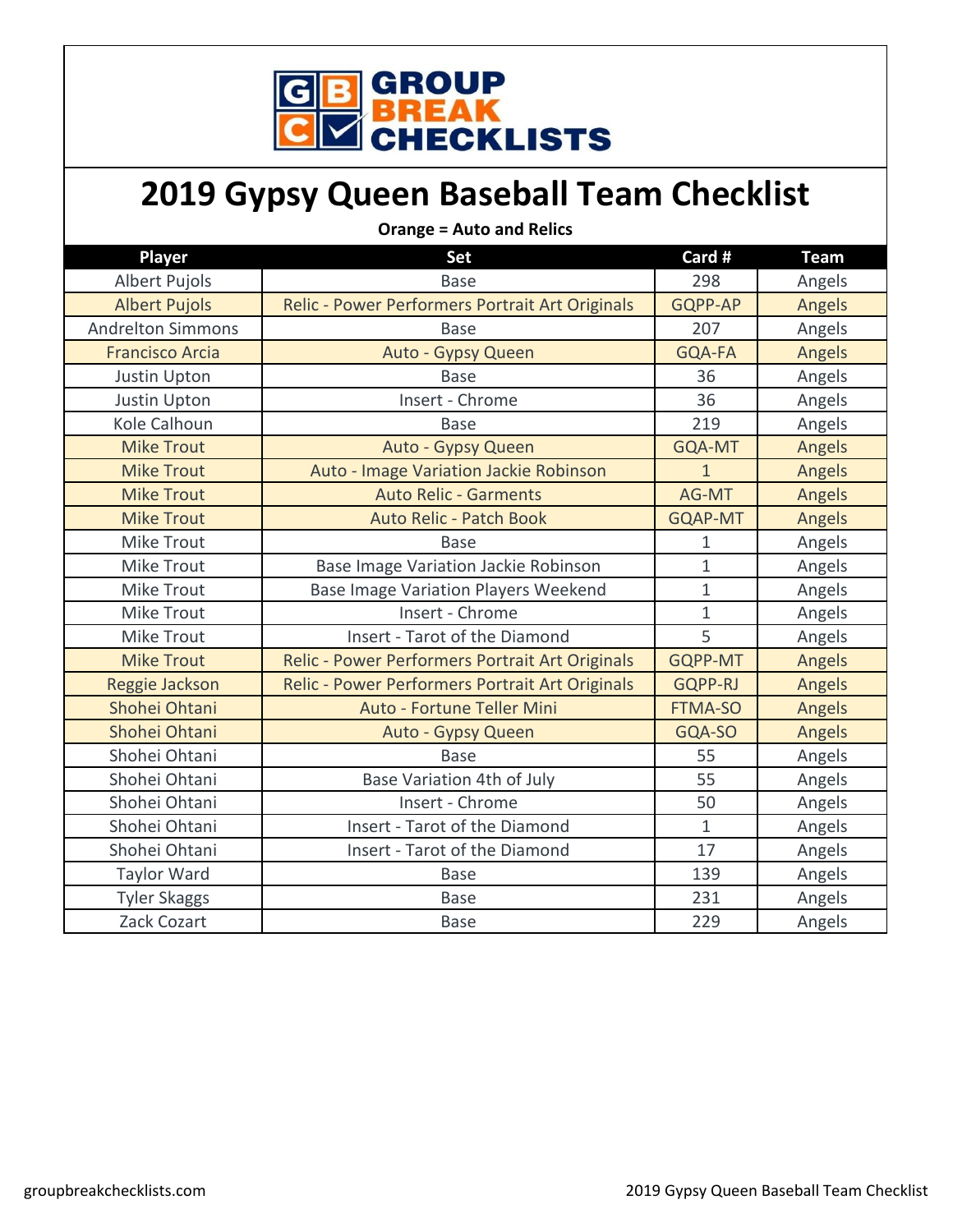| <b>Player</b>            | Set                                             | Card #         | <b>Team</b>   |
|--------------------------|-------------------------------------------------|----------------|---------------|
| Alex Bregman             | Auto Relic - Pull Up Sock                       | <b>PSA-AB</b>  | <b>Astros</b> |
| Alex Bregman             | <b>Base</b>                                     | 267            | Astros        |
| Carlos Correa            | <b>Base</b>                                     | 63             | Astros        |
| Carlos Correa            | Base Image Variation Jackie Robinson            | 63             | Astros        |
| Carlos Correa            | Insert - Chrome                                 | 63             | Astros        |
| <b>Carlos Correa</b>     | Relic - Power Performers Portrait Art Originals | <b>GQPP-CC</b> | <b>Astros</b> |
| Framber Valdez           | <b>Base</b>                                     | 217            | Astros        |
| <b>George Springer</b>   | Auto - Fortune Teller Mini                      | <b>FTMA-GS</b> | <b>Astros</b> |
| <b>George Springer</b>   | Auto - Gypsy Queen                              | GQA-GS         | <b>Astros</b> |
| <b>George Springer</b>   | <b>Auto Relic - Patch Book</b>                  | GQAP-GS        | <b>Astros</b> |
| George Springer          | <b>Base</b>                                     | 133            | Astros        |
| George Springer          | Insert - Chrome                                 | 133            | Astros        |
| <b>George Springer</b>   | Relic - Power Performers Portrait Art Originals | GQPP-GS        | <b>Astros</b> |
| Gerrit Cole              | <b>Base</b>                                     | 109            | Astros        |
| <b>Jose Altuve</b>       | Auto - Chrome                                   | <b>GQCA-JA</b> | <b>Astros</b> |
| <b>Jose Altuve</b>       | Auto - Gypsy Queen                              | <b>GQA-JA</b>  | <b>Astros</b> |
| <b>Jose Altuve</b>       | Auto - Image Variation Jackie Robinson          | 166            | <b>Astros</b> |
| <b>Jose Altuve</b>       | <b>Auto Relic - Garments</b>                    | AG-JA          | <b>Astros</b> |
| Jose Altuve              | <b>Base</b>                                     | 166            | Astros        |
| <b>Jose Altuve</b>       | Base Image Variation Jackie Robinson            | 166            | Astros        |
| <b>Jose Altuve</b>       | <b>Base Image Variation Players Weekend</b>     | 166            | Astros        |
| <b>Jose Altuve</b>       | Base Variation 4th of July                      | 166            | Astros        |
| <b>Jose Altuve</b>       | Insert - Chrome                                 | 166            | Astros        |
| <b>Jose Altuve</b>       | Insert - Fortune Teller Mini                    | FTM-JA         | Astros        |
| Jose Altuve              | Insert - Tarot of the Diamond                   | 19             | Astros        |
| <b>Josh Reddick</b>      | <b>Base</b>                                     | 14             | Astros        |
| Justin Verlander         | <b>Base</b>                                     | 111            | Astros        |
| <b>Justin Verlander</b>  | Insert - Chrome                                 | 111            | Astros        |
| Justin Verlander         | Insert - Fortune Teller Mini                    | FTM-JV         | Astros        |
| <b>Kyle Tucker</b>       | Auto - Chrome                                   | GQCA-KT        | <b>Astros</b> |
| <b>Kyle Tucker</b>       | Auto - Gypsy Queen                              | GQA-KT         | Astros        |
| <b>Kyle Tucker</b>       | Auto - Rookie Auto Mini                         | <b>MRA-KT</b>  | Astros        |
| <b>Kyle Tucker</b>       | <b>Auto Relic - Garments</b>                    | AG-KT          | <b>Astros</b> |
| <b>Kyle Tucker</b>       | <b>Auto Relic - Patch Book</b>                  | <b>GQAP-KT</b> | <b>Astros</b> |
| Kyle Tucker              | <b>Base</b>                                     | 225            | Astros        |
| Kyle Tucker              | Insert - Fortune Teller Mini                    | FTM-KT         | Astros        |
| Michael Brantley         | Base                                            | 54             | Astros        |
| <b>Robinson Chirinos</b> | Base                                            | 106            | Astros        |
| Yuli Gurriel             | Base                                            | 184            | Astros        |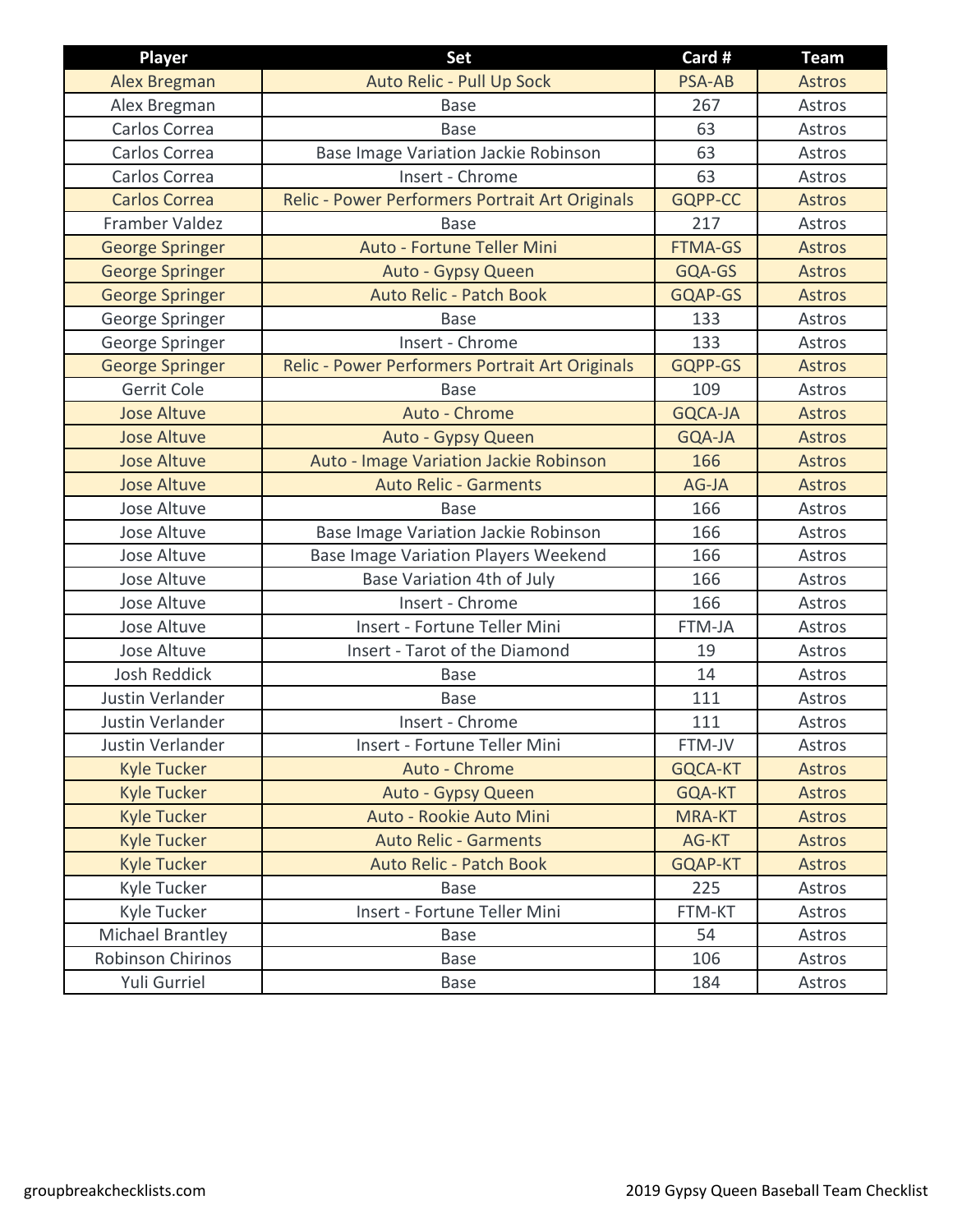| <b>Player</b>           | <b>Set</b>                                      | Card #         | <b>Team</b>      |
|-------------------------|-------------------------------------------------|----------------|------------------|
| <b>Blake Treinen</b>    | <b>Base</b>                                     | 132            | <b>Athletics</b> |
| <b>Blake Treinen</b>    | Base Variation 4th of July                      | 132            | <b>Athletics</b> |
| Daniel Mengden          | Auto - Gypsy Queen                              | GQA-DM         | <b>Athletics</b> |
| <b>Khris Davis</b>      | Auto - Gypsy Queen                              | GQA-KD         | <b>Athletics</b> |
| <b>Khris Davis</b>      | Auto - Image Variation Jackie Robinson          | $\overline{3}$ | <b>Athletics</b> |
| <b>Khris Davis</b>      | <b>Auto Relic - Garments</b>                    | AG-KD          | <b>Athletics</b> |
| Khris Davis             | <b>Base</b>                                     | 3              | Athletics        |
| <b>Khris Davis</b>      | Base Image Variation Jackie Robinson            | $\overline{3}$ | Athletics        |
| <b>Khris Davis</b>      | Insert - Chrome                                 | $\overline{3}$ | Athletics        |
| <b>Khris Davis</b>      | Insert - Fortune Teller Mini                    | FTM-KD         | Athletics        |
| <b>Khris Davis</b>      | Insert - Tarot of the Diamond                   | 16             | <b>Athletics</b> |
| <b>Khris Davis</b>      | Relic - Power Performers Portrait Art Originals | <b>GQPP-KD</b> | <b>Athletics</b> |
| Lou Trivino             | <b>Base</b>                                     | 170            | Athletics        |
| <b>Marcus Semien</b>    | <b>Base</b>                                     | 201            | Athletics        |
| <b>Marcus Semien</b>    | <b>Base Image Variation Players Weekend</b>     | 201            | Athletics        |
| <b>Matt Chapman</b>     | Auto - Gypsy Queen                              | GQA-MC         | <b>Athletics</b> |
| Matt Chapman            | <b>Base</b>                                     | 260            | Athletics        |
| Matt Chapman            | Insert - Chrome                                 | 260            | <b>Athletics</b> |
| <b>Matt Olson</b>       | Auto - Gypsy Queen                              | GQA-MO         | <b>Athletics</b> |
| Matt Olson              | <b>Base</b>                                     | 280            | <b>Athletics</b> |
| Matt Olson              | Insert - Chrome                                 | 280            | Athletics        |
| <b>Matt Olson</b>       | Relic - Power Performers Portrait Art Originals | GQPP-MO        | <b>Athletics</b> |
| <b>Mike Fiers</b>       | <b>Base</b>                                     | 19             | Athletics        |
| Ramon Laureano          | <b>Base</b>                                     | 120            | Athletics        |
| Ramon Laureano          | Insert - Chrome                                 | 120            | Athletics        |
| Reggie Jackson          | <b>Base SP</b>                                  | 304            | <b>Athletics</b> |
| <b>Rickey Henderson</b> | <b>Auto Relic - Garments</b>                    | AG-RH          | <b>Athletics</b> |
| Sean Manaea             | <b>Base</b>                                     | 197            | Athletics        |
| <b>Stephen Piscotty</b> | <b>Base</b>                                     | 163            | Athletics        |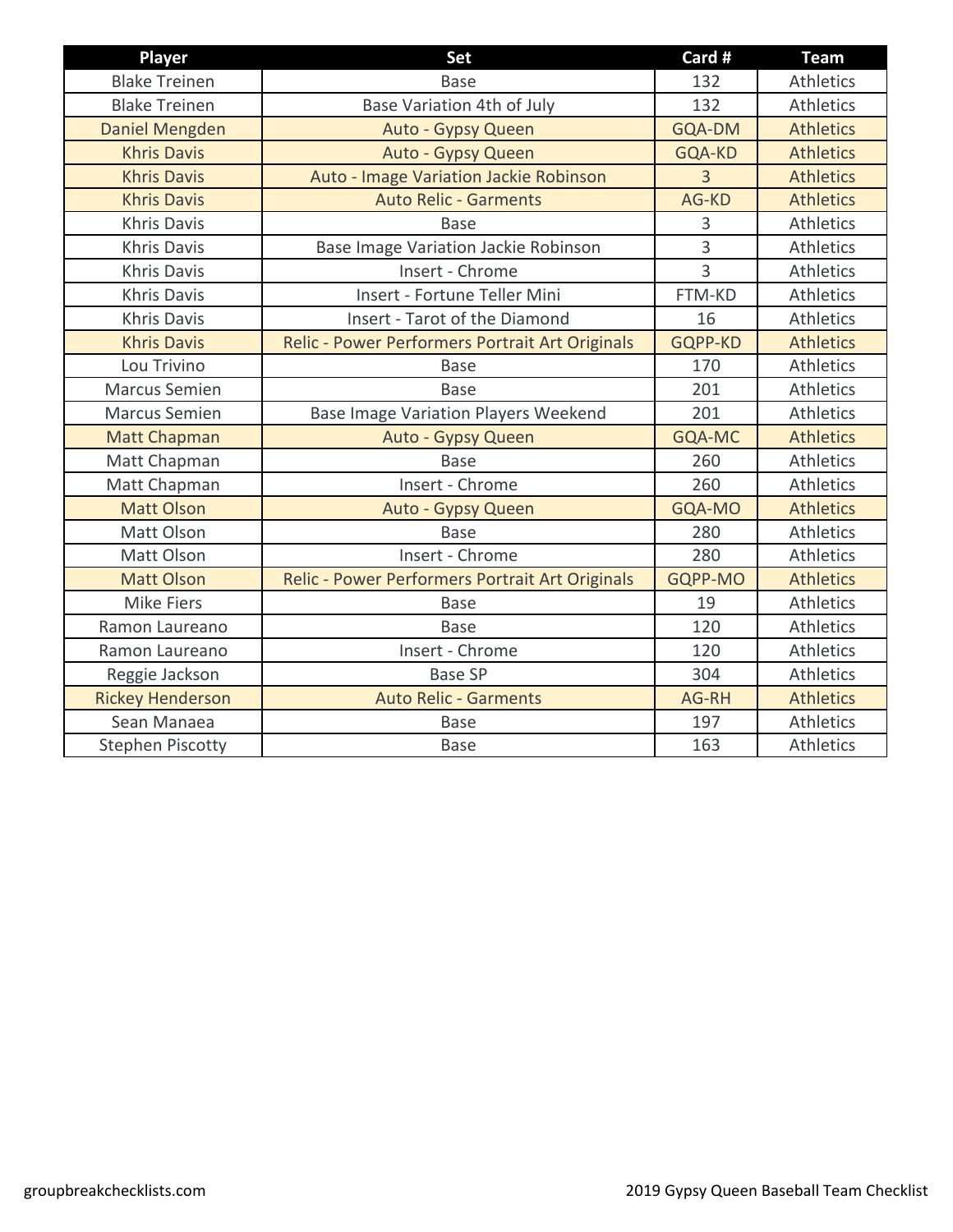| <b>Player</b>          | Set                                             | Card #        | Team             |
|------------------------|-------------------------------------------------|---------------|------------------|
| <b>Billy McKinney</b>  | <b>Base</b>                                     | 261           | <b>Blue Jays</b> |
| Danny Jansen           | Auto - Gypsy Queen                              | <b>GQA-DJ</b> | <b>Blue Jays</b> |
| Danny Jansen           | Auto - Rookie Auto Mini                         | <b>MRA-DJ</b> | <b>Blue Jays</b> |
| Danny Jansen           | Base                                            | 283           | <b>Blue Jays</b> |
| Danny Jansen           | Insert - Chrome                                 | 283           | <b>Blue Jays</b> |
| <b>Josh Donaldson</b>  | Relic - Power Performers Portrait Art Originals | GQPP-JD       | <b>Blue Jays</b> |
| Justin Smoak           | <b>Base</b>                                     | 236           | <b>Blue Jays</b> |
| <b>Justin Smoak</b>    | Relic - Power Performers Portrait Art Originals | GQPP-JS       | <b>Blue Jays</b> |
| Ken Giles              | <b>Base</b>                                     | 281           | <b>Blue Jays</b> |
| <b>Kendrys Morales</b> | <b>Base</b>                                     | 51            | <b>Blue Jays</b> |
| Kevin Pillar           | Base                                            | 168           | <b>Blue Jays</b> |
| Kevin Pillar           | Insert - Chrome                                 | 168           | <b>Blue Jays</b> |
| Lourdes Gurriel Jr.    | <b>Base</b>                                     | 216           | <b>Blue Jays</b> |
| <b>Marcus Stroman</b>  | <b>Base</b>                                     | 76            | <b>Blue Jays</b> |
| Marcus Stroman         | Base Variation 4th of July                      | 76            | <b>Blue Jays</b> |
| Marcus Stroman         | Insert - Chrome                                 | 76            | <b>Blue Jays</b> |
| Rowdy Tellez           | <b>Base</b>                                     | 276           | <b>Blue Jays</b> |
| Ryan Borucki           | Auto - Gypsy Queen                              | GQA-RB        | <b>Blue Jays</b> |
| Ryan Borucki           | <b>Base</b>                                     | 22            | <b>Blue Jays</b> |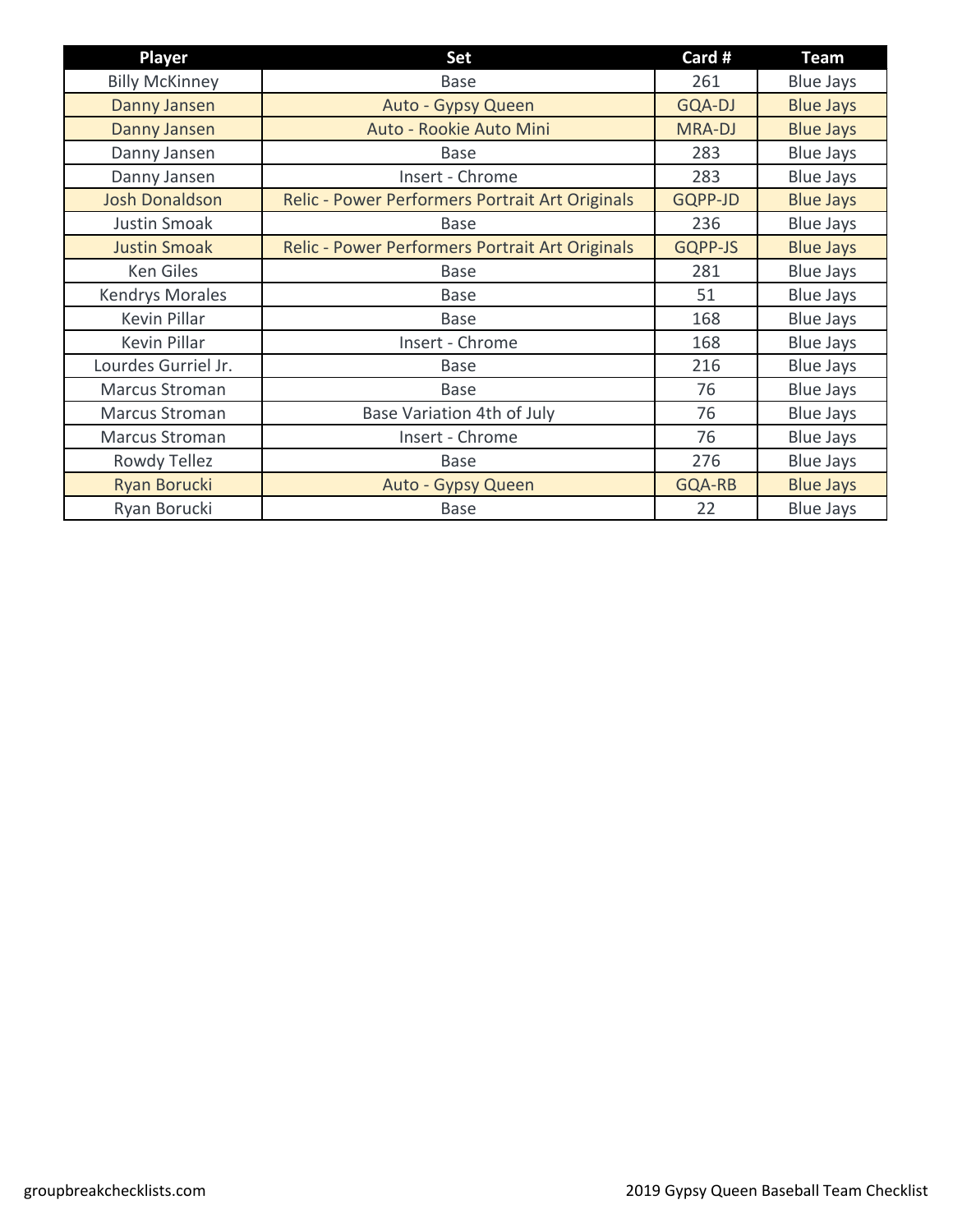| <b>Player</b>           | Set                                             | Card #        | <b>Team</b>   |
|-------------------------|-------------------------------------------------|---------------|---------------|
| <b>Bryse Wilson</b>     | Auto - Gypsy Queen                              | GQA-BW        | <b>Braves</b> |
| <b>Bryse Wilson</b>     | Auto - Rookie Auto Mini                         | <b>MRA-BW</b> | <b>Braves</b> |
| Dansby Swanson          | <b>Base</b>                                     | 208           | <b>Braves</b> |
| Dansby Swanson          | Insert - Chrome                                 | 208           | <b>Braves</b> |
| Ender Inciarte          | <b>Base</b>                                     | 253           | <b>Braves</b> |
| <b>Freddie Freeman</b>  | Auto - Image Variation Jackie Robinson          | 53            | <b>Braves</b> |
| <b>Freddie Freeman</b>  | Auto Relic - Pull Up Sock                       | <b>PSA-FF</b> | <b>Braves</b> |
| Freddie Freeman         | <b>Base</b>                                     | 53            | <b>Braves</b> |
| Freddie Freeman         | Base Image Variation Jackie Robinson            | 53            | <b>Braves</b> |
| Freddie Freeman         | Insert - Chrome                                 | 53            | <b>Braves</b> |
| Freddie Freeman         | Insert - Fortune Teller Mini                    | FTM-FF        | <b>Braves</b> |
| <b>Freddie Freeman</b>  | Relic - Power Performers Portrait Art Originals | GQPP-FF       | <b>Braves</b> |
| Hank Aaron              | <b>Base SP</b>                                  | 311           | <b>Braves</b> |
| Johan Camargo           | <b>Base</b>                                     | 38            | <b>Braves</b> |
| Julio Teheran           | <b>Base</b>                                     | 8             | <b>Braves</b> |
| <b>Kolby Allard</b>     | Auto - Gypsy Queen                              | GQA-KA        | <b>Braves</b> |
| <b>Kolby Allard</b>     | Auto - Rookie Auto Mini                         | <b>MRA-KA</b> | <b>Braves</b> |
| Kolby Allard            | <b>Base</b>                                     | 25            | <b>Braves</b> |
| Kyle Wright             | <b>Base</b>                                     | 202           | <b>Braves</b> |
| <b>Mike Foltynewicz</b> | Auto - Gypsy Queen                              | <b>GQA-MF</b> | <b>Braves</b> |
| <b>Ozzie Albies</b>     | <b>Auto Relic - Garments</b>                    | AG-OA         | <b>Braves</b> |
| <b>Ozzie Albies</b>     | <b>Base</b>                                     | 104           | <b>Braves</b> |
| <b>Ozzie Albies</b>     | Insert - Chrome                                 | 104           | <b>Braves</b> |
| <b>Ozzie Albies</b>     | Insert - Tarot of the Diamond                   | 12            | <b>Braves</b> |
| <b>Ozzie Albies</b>     | Relic - Power Performers Portrait Art Originals | GQPP-OA       | <b>Braves</b> |
| Ronald Acuña Jr.        | <b>Base</b>                                     | 150           | <b>Braves</b> |
| Ronald Acuña Jr.        | Base Variation 4th of July                      | 150           | <b>Braves</b> |
| Ronald Acuña Jr.        | Insert - Chrome                                 | 150           | <b>Braves</b> |
| Ronald Acuña Jr.        | Insert - Fortune Teller Mini                    | FTM-RAJ       | <b>Braves</b> |
| Ronald Acuña Jr.        | Insert - Tarot of the Diamond                   | 18            | <b>Braves</b> |
| Sean Newcomb            | <b>Base</b>                                     | 250           | <b>Braves</b> |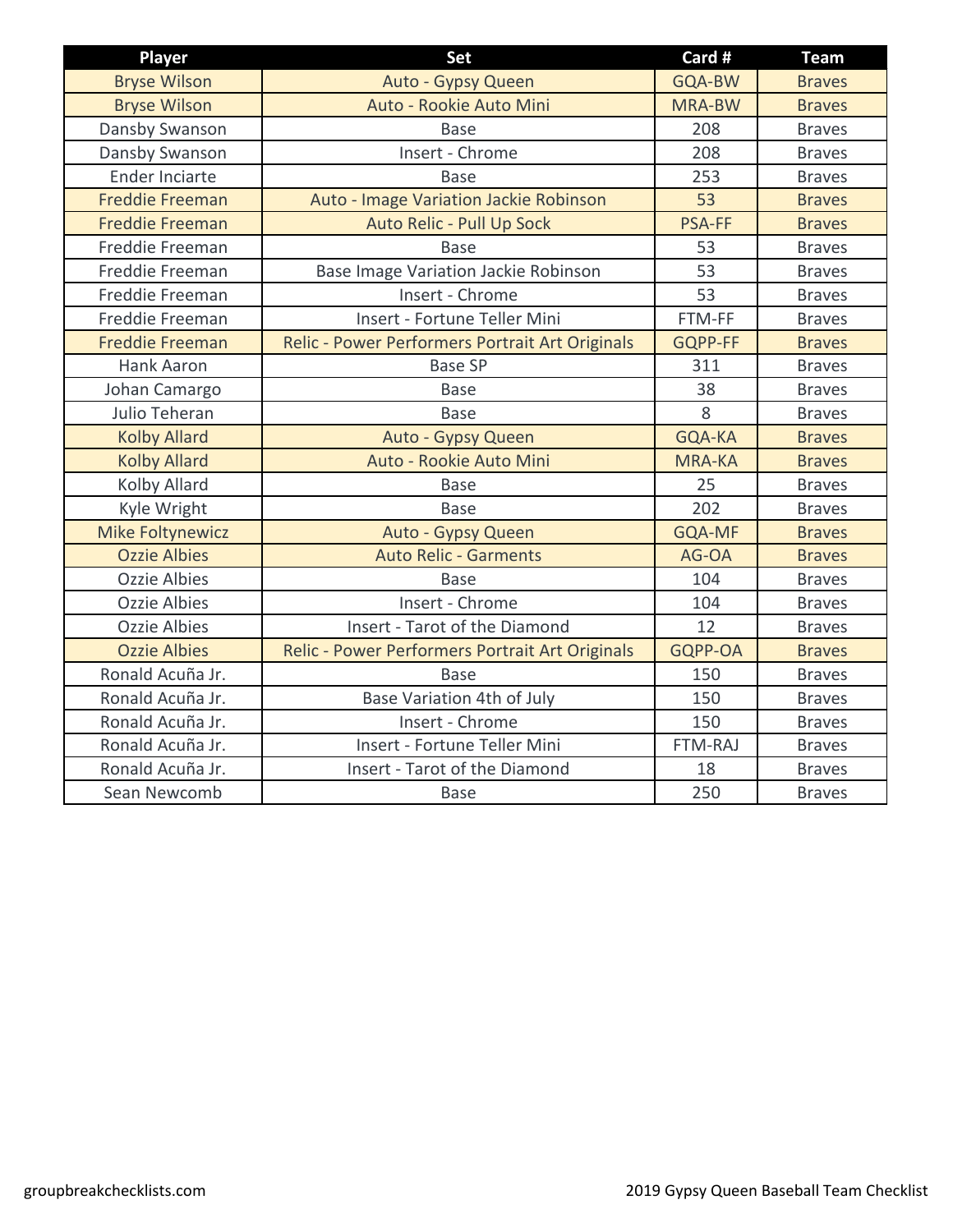| <b>Player</b>           | <b>Set</b>                    | Card #         | <b>Team</b>    |
|-------------------------|-------------------------------|----------------|----------------|
| <b>Brandon Woodruff</b> | <b>Base</b>                   | 151            | <b>Brewers</b> |
| <b>Christian Yelich</b> | Auto - Gypsy Queen            | GQA-CY         | <b>Brewers</b> |
| <b>Christian Yelich</b> | <b>Auto Relic - Garments</b>  | AG-CY          | <b>Brewers</b> |
| <b>Christian Yelich</b> | <b>Base</b>                   | 99             | <b>Brewers</b> |
| Christian Yelich        | Base Variation 4th of July    | 99             | <b>Brewers</b> |
| Christian Yelich        | Insert - Fortune Teller Mini  | FTM-CY         | <b>Brewers</b> |
| <b>Corbin Burnes</b>    | Auto - Chrome                 | <b>GQCA-CB</b> | <b>Brewers</b> |
| <b>Corbin Burnes</b>    | Auto - Gypsy Queen            | GQA-CB         | <b>Brewers</b> |
| <b>Corbin Burnes</b>    | Auto - Rookie Auto Mini       | <b>MRA-CB</b>  | <b>Brewers</b> |
| Corbin Burnes           | <b>Base</b>                   | 191            | <b>Brewers</b> |
| Jeremy Jeffress         | <b>Base</b>                   | 194            | <b>Brewers</b> |
| <b>Jesus Aguilar</b>    | Auto Relic - Pull Up Sock     | <b>PSA-JA</b>  | <b>Brewers</b> |
| Jesus Aguilar           | <b>Base</b>                   | $\overline{2}$ | <b>Brewers</b> |
| Jesus Aguilar           | Insert - Chrome               | $\overline{2}$ | <b>Brewers</b> |
| Jesus Aguilar           | Insert - Tarot of the Diamond | 21             | <b>Brewers</b> |
| Josh Hader              | <b>Base</b>                   | 204            | <b>Brewers</b> |
| Josh Hader              | Insert - Chrome               | 204            | <b>Brewers</b> |
| Lorenzo Cain            | <b>Base</b>                   | 136            | <b>Brewers</b> |
| Lorenzo Cain            | Insert - Chrome               | 136            | <b>Brewers</b> |
| Orlando Arcia           | <b>Base</b>                   | 252            | <b>Brewers</b> |
| Ryan Braun              | Base                          | 172            | <b>Brewers</b> |
| <b>Travis Shaw</b>      | <b>Base</b>                   | 169            | <b>Brewers</b> |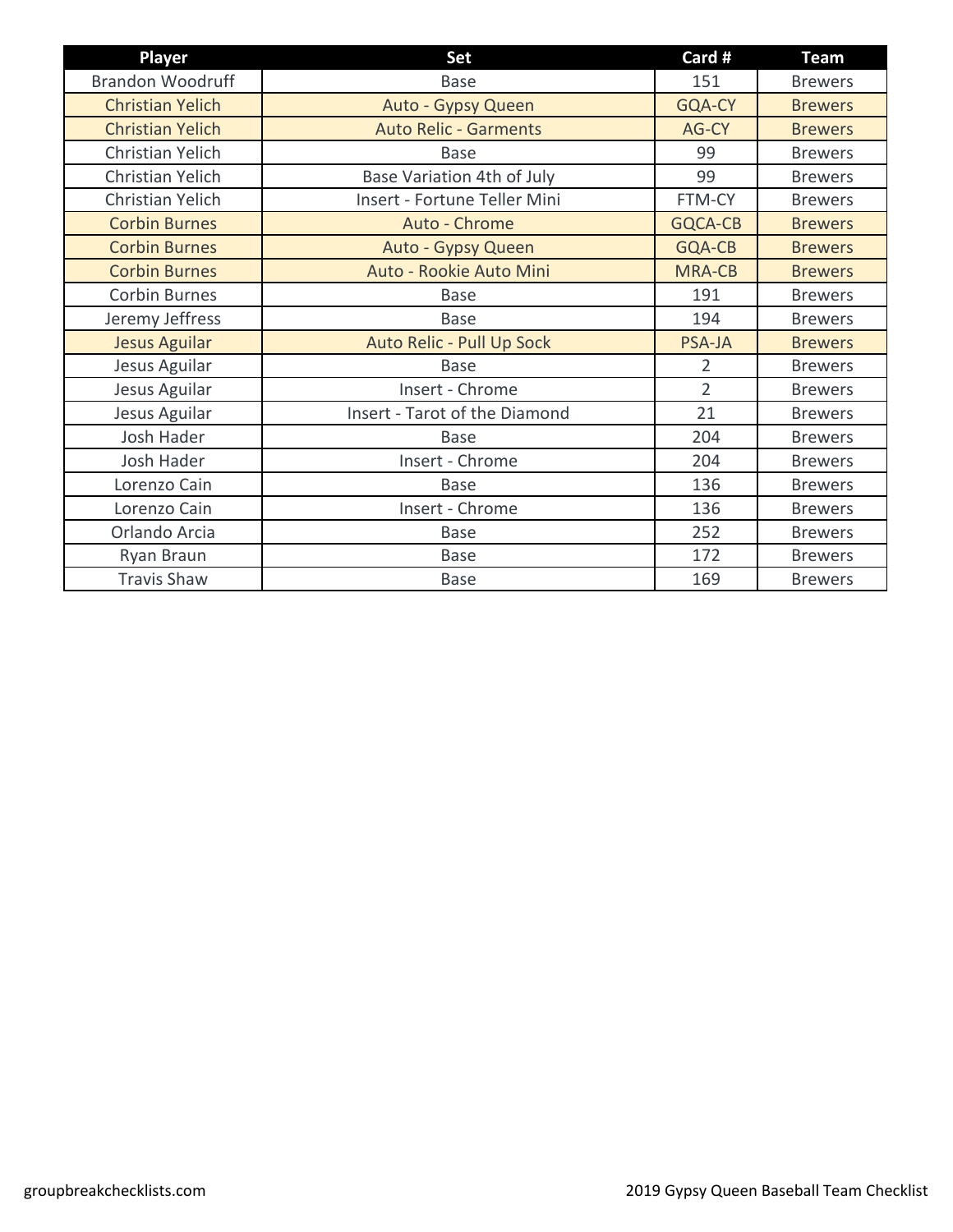| Player                | Set                                             | Card #         | <b>Team</b>      |
|-----------------------|-------------------------------------------------|----------------|------------------|
| <b>Carson Kelly</b>   | Auto - Gypsy Queen                              | <b>GQA-CK</b>  | <b>Cardinals</b> |
| Dakota Hudson         | <b>Base</b>                                     | 64             | Cardinals        |
| Daniel Poncedeleon    | <b>Base</b>                                     | 144            | Cardinals        |
| <b>Harrison Bader</b> | <b>Base</b>                                     | 233            | Cardinals        |
| <b>Harrison Bader</b> | Base Variation 4th of July                      | 233            | Cardinals        |
| <b>Jack Flaherty</b>  | <b>Base</b>                                     | 175            | Cardinals        |
| <b>Jose Martinez</b>  | Auto - Gypsy Queen                              | GQA-JM         | <b>Cardinals</b> |
| <b>Jose Martinez</b>  | <b>Base</b>                                     | 266            | Cardinals        |
| <b>Jose Martinez</b>  | Insert - Chrome                                 | 266            | Cardinals        |
| Marcell Ozuna         | <b>Base</b>                                     | 84             | Cardinals        |
| <b>Marcell Ozuna</b>  | Relic - Power Performers Portrait Art Originals | GQPP-MOZ       | <b>Cardinals</b> |
| Mark McGwire          | <b>Base SP</b>                                  | 306            | Cardinals        |
| <b>Matt Carpenter</b> | <b>Base</b>                                     | 292            | Cardinals        |
| <b>Matt Carpenter</b> | Insert - Chrome                                 | 292            | Cardinals        |
| <b>Miles Mikolas</b>  | <b>Base</b>                                     | 71             | Cardinals        |
| <b>Paul DeJong</b>    | Auto - Chrome                                   | <b>GQCA-PD</b> | <b>Cardinals</b> |
| <b>Paul DeJong</b>    | Auto - Fortune Teller Mini                      | <b>FTMA-PD</b> | <b>Cardinals</b> |
| Paul DeJong           | <b>Base</b>                                     | 45             | Cardinals        |
| Paul DeJong           | Insert - Chrome                                 | 45             | Cardinals        |
| Paul Goldschmidt      | <b>Base</b>                                     | 210            | Cardinals        |
| Paul Goldschmidt      | Insert - Chrome                                 | 210            | Cardinals        |
| <b>Yadier Molina</b>  | Auto - Image Variation Jackie Robinson          | 6              | <b>Cardinals</b> |
| <b>Yadier Molina</b>  | <b>Auto Relic - Garments</b>                    | AG-YM          | <b>Cardinals</b> |
| Yadier Molina         | <b>Base</b>                                     | 6              | Cardinals        |
| Yadier Molina         | Base Image Variation Jackie Robinson            | 6              | Cardinals        |
| Yadier Molina         | Insert - Chrome                                 | 6              | Cardinals        |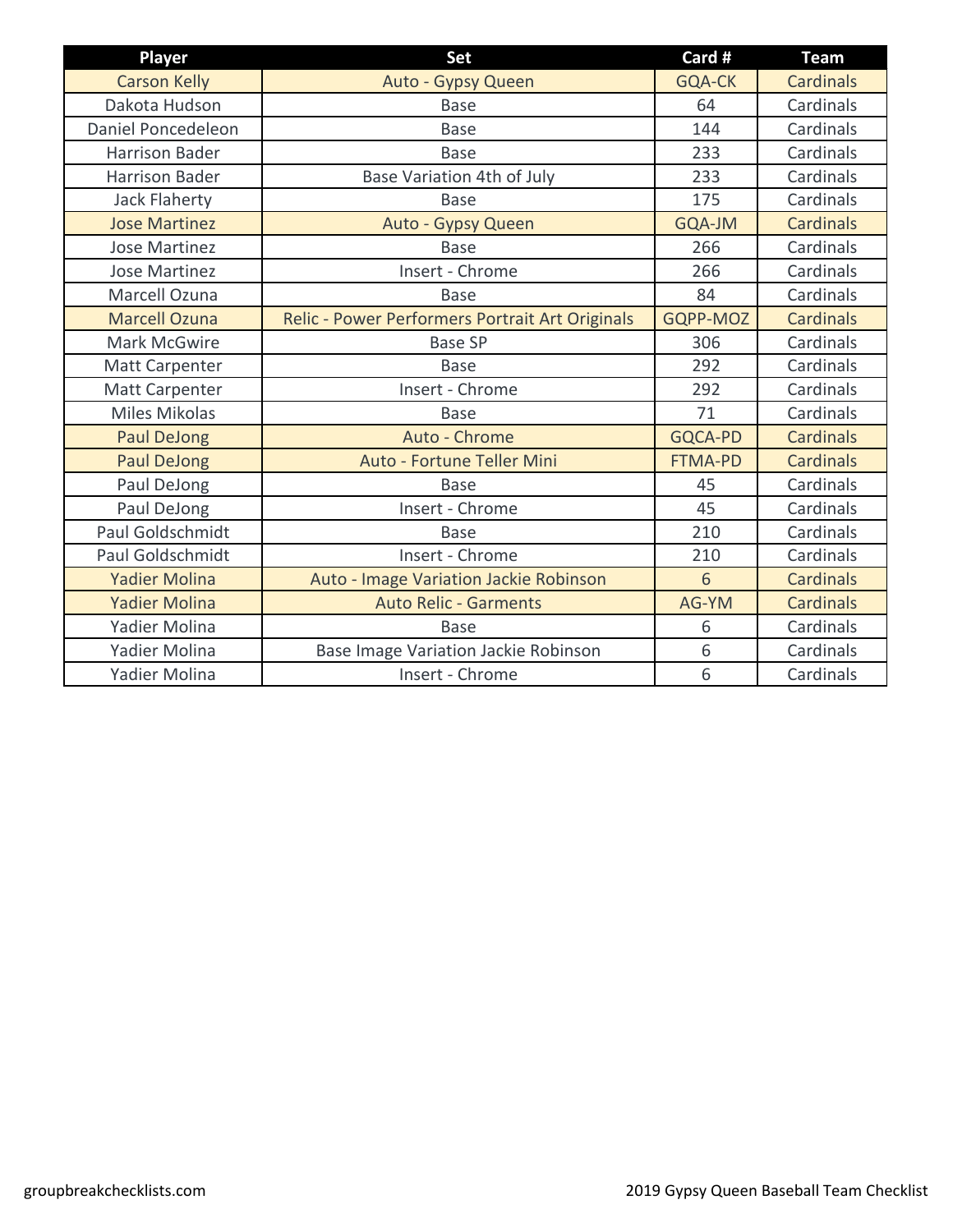| <b>Player</b>            | Set                                             | Card #         | <b>Team</b> |
|--------------------------|-------------------------------------------------|----------------|-------------|
| Albert Almora Jr.        | <b>Base</b>                                     | 91             | Cubs        |
| <b>Anthony Rizzo</b>     | Auto - Chrome                                   | <b>GQCA-AR</b> | Cubs        |
| <b>Anthony Rizzo</b>     | Auto - Image Variation Jackie Robinson          | 32             | Cubs        |
| <b>Anthony Rizzo</b>     | <b>Auto Relic - Garments</b>                    | AG-AR          | Cubs        |
| Anthony Rizzo            | <b>Base</b>                                     | 32             | Cubs        |
| Anthony Rizzo            | Base Image Variation Jackie Robinson            | 32             | Cubs        |
| Anthony Rizzo            | Base Image Variation Players Weekend            | 32             | Cubs        |
| <b>Anthony Rizzo</b>     | Insert - Chrome                                 | 32             | Cubs        |
| <b>Anthony Rizzo</b>     | Relic - Power Performers Portrait Art Originals | <b>GQPP-AR</b> | Cubs        |
| <b>David Bote</b>        | Auto - Gypsy Queen                              | GQA-DB         | Cubs        |
| Francisco Arcia          | <b>Base</b>                                     | 117            | Cubs        |
| lan Happ                 | <b>Base</b>                                     | 68             | Cubs        |
| Jason Heyward            | <b>Base</b>                                     | 272            | Cubs        |
| <b>Javier Baez</b>       | Auto - Image Variation Jackie Robinson          | 155            | Cubs        |
| Javier Baez              | <b>Base</b>                                     | 155            | Cubs        |
| Javier Baez              | Base Image Variation Jackie Robinson            | 155            | Cubs        |
| Javier Baez              | Base Variation 4th of July                      | 155            | Cubs        |
| Javier Baez              | Insert - Chrome                                 | 155            | Cubs        |
| Javier Baez              | Insert - Fortune Teller Mini                    | FTM-JB         | Cubs        |
| <b>Kris Bryant</b>       | Auto - Chrome                                   | GQCA-KB        | Cubs        |
| <b>Kris Bryant</b>       | Auto - Fortune Teller Mini                      | <b>FTMA-KB</b> | Cubs        |
| <b>Kris Bryant</b>       | Auto - Gypsy Queen                              | GQA-KB         | Cubs        |
| <b>Kris Bryant</b>       | Auto - Image Variation Jackie Robinson          | 100            | Cubs        |
| <b>Kris Bryant</b>       | <b>Auto Relic - Garments</b>                    | AG-KB          | Cubs        |
| Kris Bryant              | <b>Base</b>                                     | 100            | Cubs        |
| Kris Bryant              | Base Image Variation Jackie Robinson            | 100            | Cubs        |
| Kris Bryant              | Insert - Chrome                                 | 100            | Cubs        |
| Kris Bryant              | Insert - Fortune Teller Mini                    | FTM-KB         | Cubs        |
| Kyle Hendricks           | <b>Base</b>                                     | 83             | Cubs        |
| Kyle Schwarber           | <b>Base</b>                                     | 4              | Cubs        |
| Kyle Schwarber           | Insert - Chrome                                 | 4              | Cubs        |
| Kyle Schwarber           | Relic - Power Performers Portrait Art Originals | <b>GQPP-KS</b> | Cubs        |
| <b>Willson Contreras</b> | <b>Base</b>                                     | 79             | Cubs        |
| Yu Darvish               | Base                                            | 182            | Cubs        |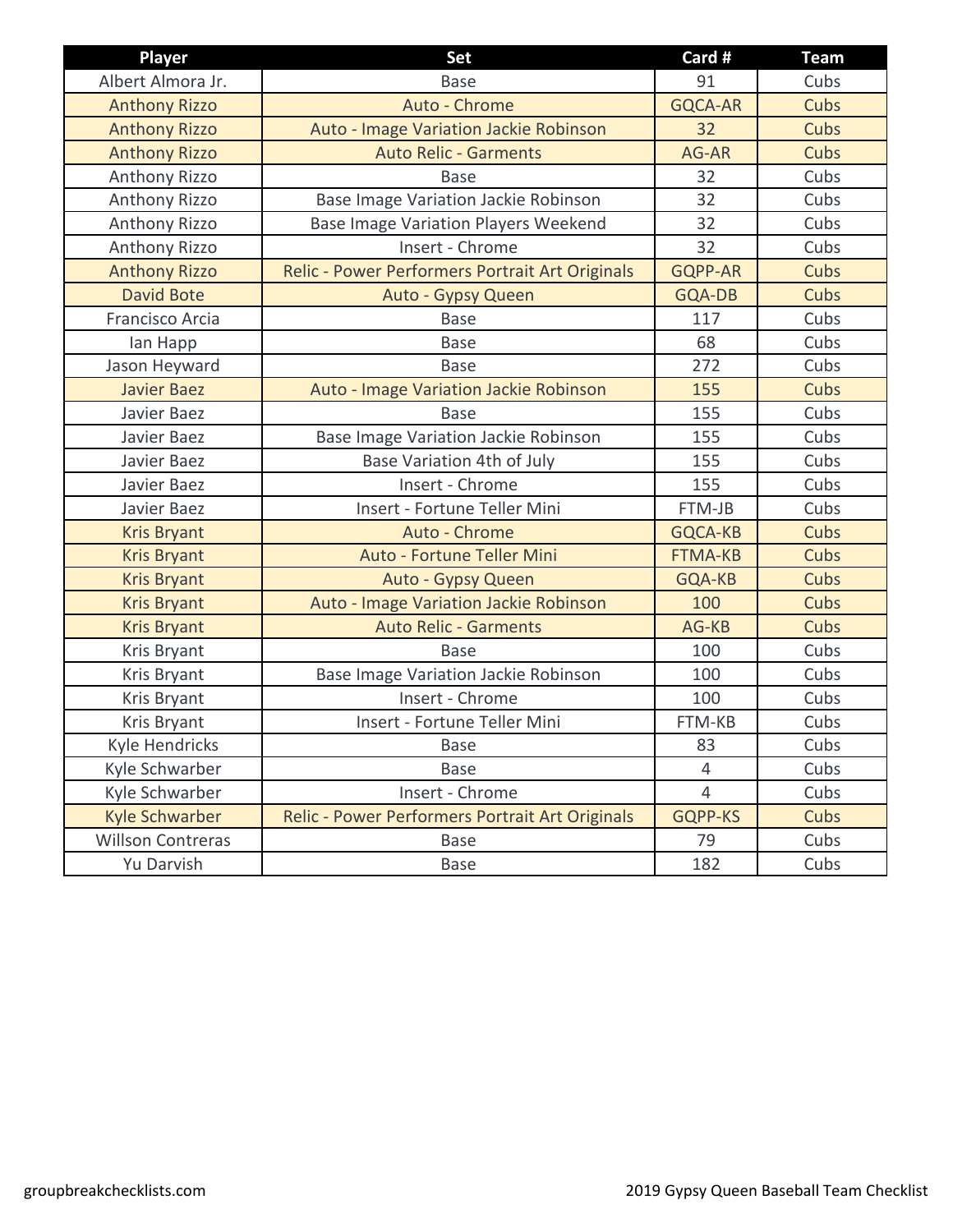| Player                  | <b>Set</b>                                      | Card #  | <b>Team</b>         |
|-------------------------|-------------------------------------------------|---------|---------------------|
| Archie Bradley          | <b>Base</b>                                     | 42      | <b>Diamondbacks</b> |
| David Peralta           | <b>Base</b>                                     | 214     | <b>Diamondbacks</b> |
| David Peralta           | Insert - Chrome                                 | 214     | <b>Diamondbacks</b> |
| Eduardo Escobar         | <b>Base</b>                                     | 295     | <b>Diamondbacks</b> |
| Jake Lamb               | <b>Base</b>                                     | 67      | <b>Diamondbacks</b> |
| Patrick Corbin          | <b>Base</b>                                     | 279     | <b>Diamondbacks</b> |
| Paul Goldschmidt        | Base Image Variation Jackie Robinson            | 210     | <b>Diamondbacks</b> |
| <b>Paul Goldschmidt</b> | Relic - Power Performers Portrait Art Originals | GQPP-PG | <b>Diamondbacks</b> |
| Robbie Ray              | <b>Base</b>                                     | 162     | <b>Diamondbacks</b> |
| Taijuan Walker          | <b>Base</b>                                     | 87      | <b>Diamondbacks</b> |
| Zack Godley             | <b>Base</b>                                     | 177     | <b>Diamondbacks</b> |
| Zack Godley             | Base Image Variation Jackie Robinson            | 177     | <b>Diamondbacks</b> |
| Zack Greinke            | <b>Base</b>                                     | 62      | <b>Diamondbacks</b> |
| Zack Greinke            | Insert - Chrome                                 | 62      | <b>Diamondbacks</b> |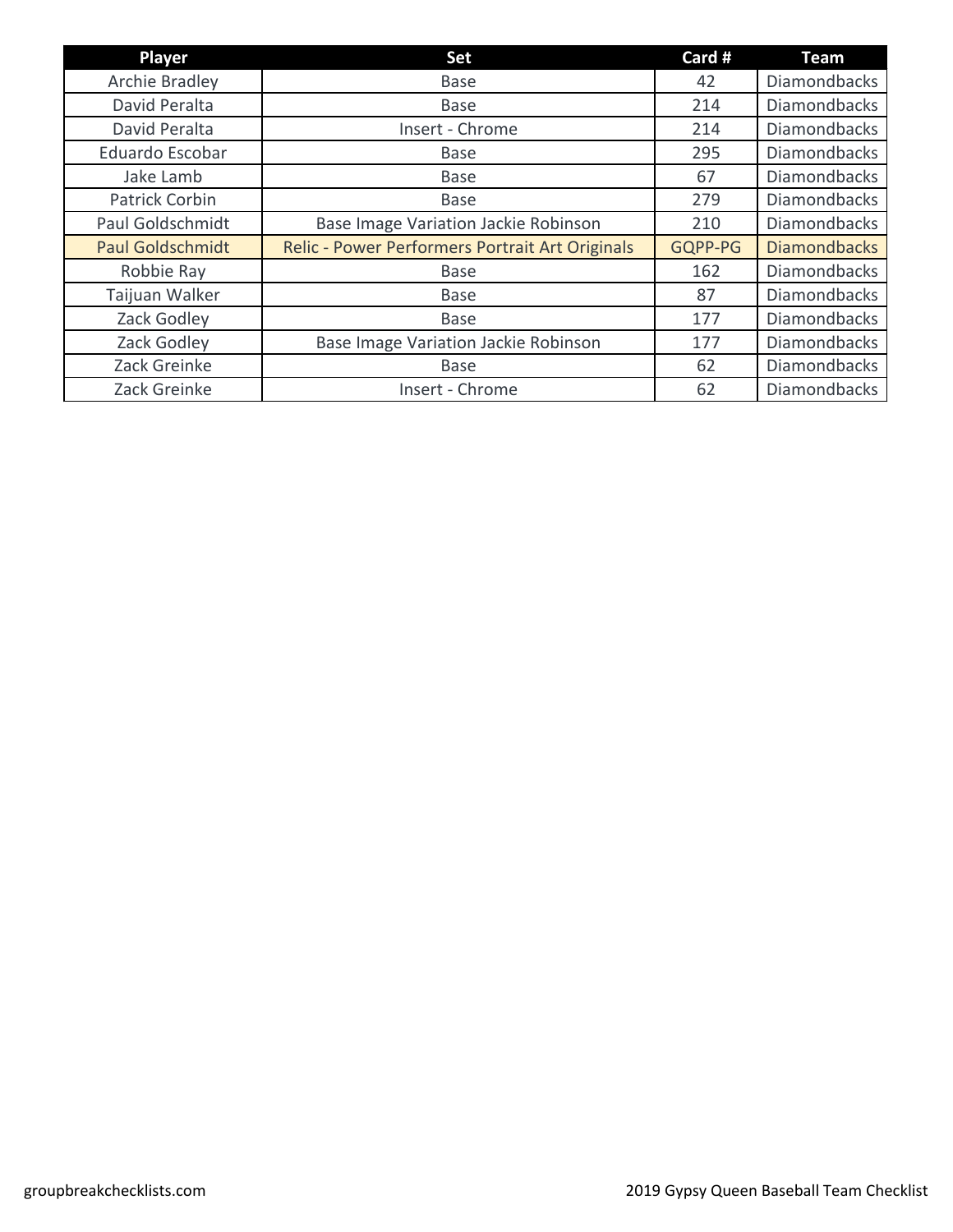| Player                | <b>Set</b>                                      | Card #  | <b>Team</b>    |
|-----------------------|-------------------------------------------------|---------|----------------|
| Clayton Kershaw       | <b>Base</b>                                     | 171     | Dodgers        |
| Clayton Kershaw       | Base Image Variation Jackie Robinson            | 171     | Dodgers        |
| Clayton Kershaw       | Insert - Chrome                                 | 171     | Dodgers        |
| Clayton Kershaw       | Insert - Tarot of the Diamond                   | 9       | Dodgers        |
| Cody Bellinger        | <b>Base</b>                                     | 18      | Dodgers        |
| Cody Bellinger        | <b>Base Image Variation Players Weekend</b>     | 18      | Dodgers        |
| Cody Bellinger        | Insert - Chrome                                 | 18      | Dodgers        |
| Corey Seager          | <b>Base</b>                                     | 174     | Dodgers        |
| Dennis Santana        | <b>Base</b>                                     | 159     | Dodgers        |
| Enrique Hernandez     | <b>Base</b>                                     | 278     | Dodgers        |
| Jackie Robinson       | <b>Base SP</b>                                  | 301     | Dodgers        |
| <b>Justin Turner</b>  | <b>Base</b>                                     | 221     | Dodgers        |
| <b>Justin Turner</b>  | Insert - Chrome                                 | 221     | Dodgers        |
| Kenley Jansen         | <b>Base</b>                                     | 286     | Dodgers        |
| Kenley Jansen         | Insert - Chrome                                 | 286     | Dodgers        |
| Manny Machado         | <b>Base</b>                                     | 115     | Dodgers        |
| <b>Max Muncy</b>      | Auto - Gypsy Queen                              | GQA-MM  | <b>Dodgers</b> |
| <b>Max Muncy</b>      | Auto Relic - Pull Up Sock                       | PSA-MM  | <b>Dodgers</b> |
| Max Muncy             | <b>Base</b>                                     | 74      | Dodgers        |
| <b>Sandy Koufax</b>   | Auto - Gypsy Queen                              | GQA-SK  | <b>Dodgers</b> |
| Sandy Koufax          | <b>Base SP</b>                                  | 319     | Dodgers        |
| Tommy Lasorda         | <b>Base SP</b>                                  | 303     | Dodgers        |
| <b>Walker Buehler</b> | <b>Base</b>                                     | 192     | Dodgers        |
| <b>Yasiel Puig</b>    | Relic - Power Performers Portrait Art Originals | GQPP-YP | <b>Dodgers</b> |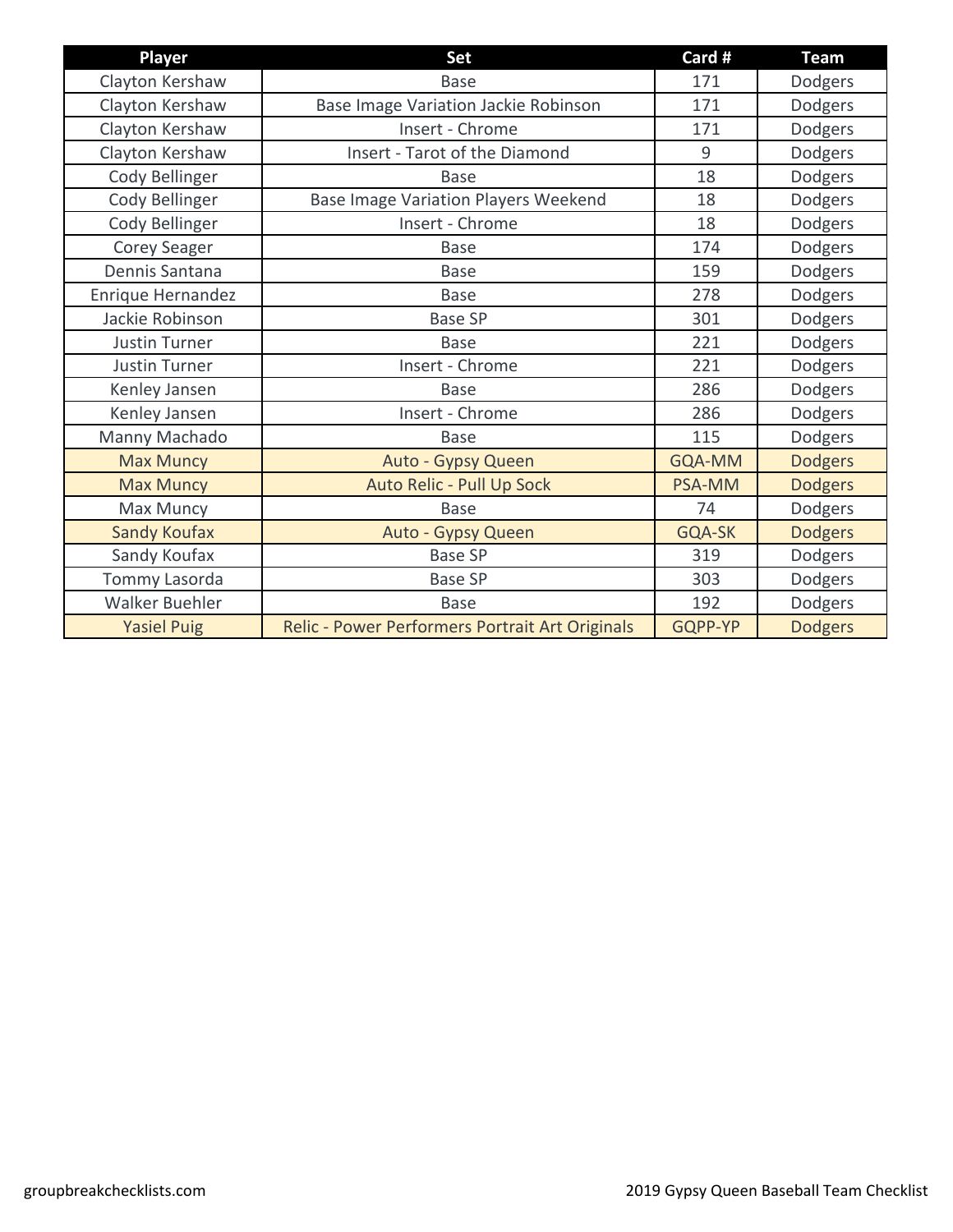| <b>Player</b>           | <b>Set</b>                             | Card # | <b>Team</b>   |
|-------------------------|----------------------------------------|--------|---------------|
| <b>Andrew McCutchen</b> | Auto - Image Variation Jackie Robinson | 77     | <b>Giants</b> |
| Andrew McCutchen        | Base Image Variation Jackie Robinson   | 77     | Giants        |
| Aramis Garcia           | <b>Base</b>                            | 165    | Giants        |
| <b>Brandon Belt</b>     | <b>Base</b>                            | 46     | Giants        |
| <b>Brandon Crawford</b> | <b>Base</b>                            | 265    | Giants        |
| <b>Brandon Crawford</b> | Insert - Chrome                        | 265    | Giants        |
| <b>Buster Posey</b>     | <b>Base</b>                            | 17     | Giants        |
| Chris Shaw              | Base                                   | 248    | Giants        |
| Chris Shaw              | Insert - Chrome                        | 248    | Giants        |
| Dereck Rodriguez        | <b>Base</b>                            | 61     | Giants        |
| Evan Longoria           | <b>Base</b>                            | 264    | Giants        |
| Evan Longoria           | Insert - Chrome                        | 264    | Giants        |
| Joe Panik               | <b>Base</b>                            | 129    | Giants        |
| Johnny Cueto            | <b>Base</b>                            | 193    | Giants        |
| <b>Steven Duggar</b>    | Auto - Gypsy Queen                     | GQA-SD | <b>Giants</b> |
| Steven Duggar           | <b>Base</b>                            | 108    | Giants        |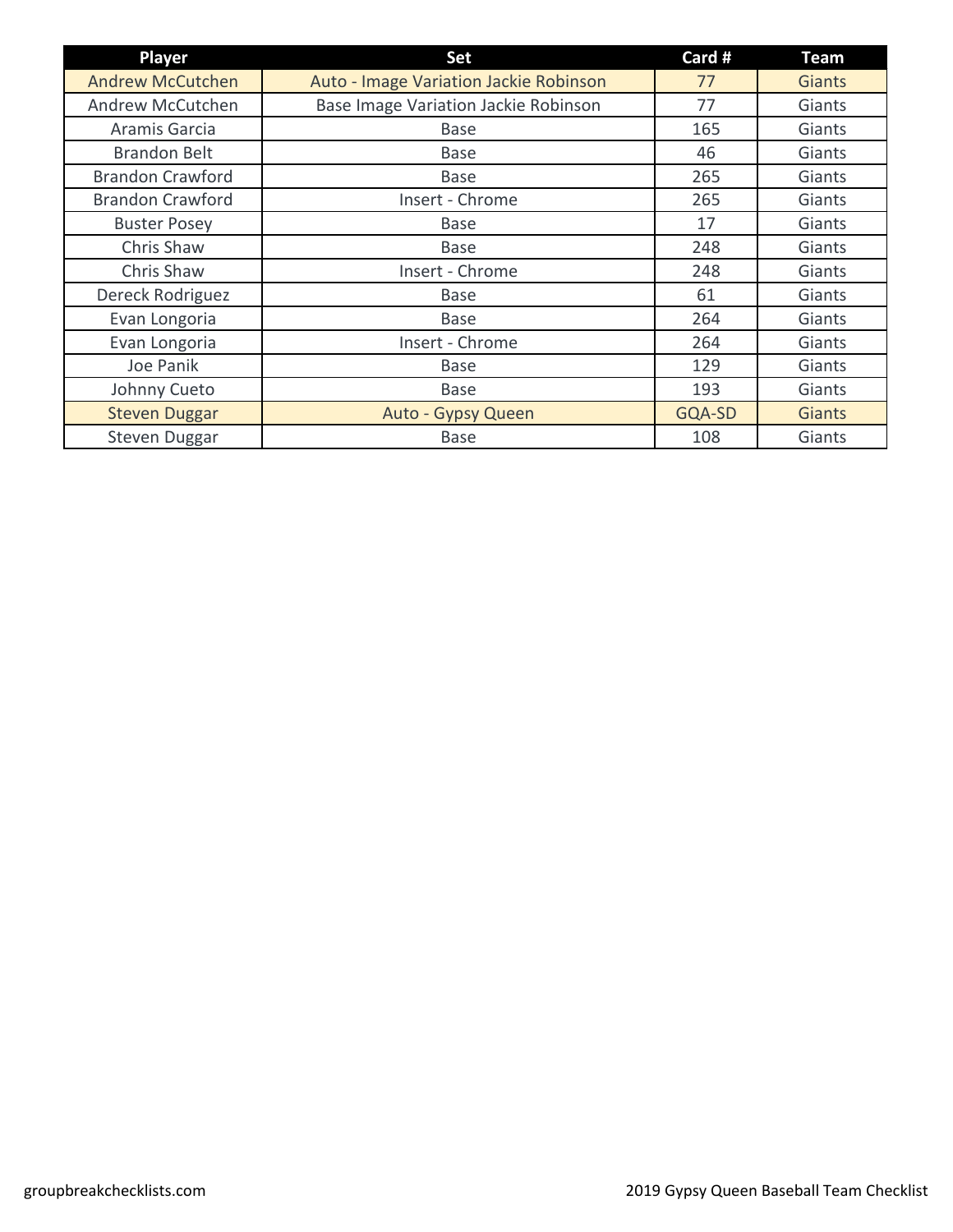| <b>Player</b>            | <b>Set</b>                                      | Card #         | <b>Team</b>    |
|--------------------------|-------------------------------------------------|----------------|----------------|
| Adam Cimber              | <b>Base</b>                                     | 183            | Indians        |
| Carlos Carrasco          | <b>Base</b>                                     | 5              | Indians        |
| Carlos Santana           | <b>Base</b>                                     | 73             | Indians        |
| Carlos Santana           | Insert - Chrome                                 | 73             | Indians        |
| Corey Kluber             | <b>Base</b>                                     | 33             | Indians        |
| Corey Kluber             | Insert - Chrome                                 | 33             | Indians        |
| Corey Kluber             | Insert - Tarot of the Diamond                   | 20             | Indians        |
| <b>Edwin Encarnacion</b> | Relic - Power Performers Portrait Art Originals | <b>GQPP-EE</b> | <b>Indians</b> |
| <b>Francisco Lindor</b>  | Auto - Chrome                                   | <b>GQCA-FL</b> | <b>Indians</b> |
| <b>Francisco Lindor</b>  | Auto - Fortune Teller Mini                      | <b>FTMA-FL</b> | <b>Indians</b> |
| <b>Francisco Lindor</b>  | Auto - Gypsy Queen                              | <b>GQA-FL</b>  | <b>Indians</b> |
| <b>Francisco Lindor</b>  | Auto - Image Variation Jackie Robinson          | 94             | <b>Indians</b> |
| Francisco Lindor         | <b>Base</b>                                     | 94             | Indians        |
| Francisco Lindor         | Base Image Variation Jackie Robinson            | 94             | Indians        |
| Francisco Lindor         | <b>Base Image Variation Players Weekend</b>     | 94             | Indians        |
| Francisco Lindor         | Insert - Chrome                                 | 94             | Indians        |
| <b>Francisco Lindor</b>  | Relic - Power Performers Portrait Art Originals | <b>GQPP-FL</b> | <b>Indians</b> |
| <b>Jake Bauers</b>       | <b>Base</b>                                     | 249            | Indians        |
| <b>Jake Bauers</b>       | Insert - Chrome                                 | 249            | Indians        |
| <b>Jim Thome</b>         | Relic - Power Performers Portrait Art Originals | GQPP-JT        | <b>Indians</b> |
| <b>Jose Ramirez</b>      | <b>Base</b>                                     | 227            | Indians        |
| Jose Ramirez             | Insert - Chrome                                 | 227            | Indians        |
| Mike Clevinger           | <b>Base</b>                                     | 65             | Indians        |
| Roberto Alomar           | <b>Base SP</b>                                  | 302            | Indians        |
| <b>Trevor Bauer</b>      | <b>Base</b>                                     | 81             | Indians        |
| <b>Trevor Bauer</b>      | Base Variation 4th of July                      | 81             | Indians        |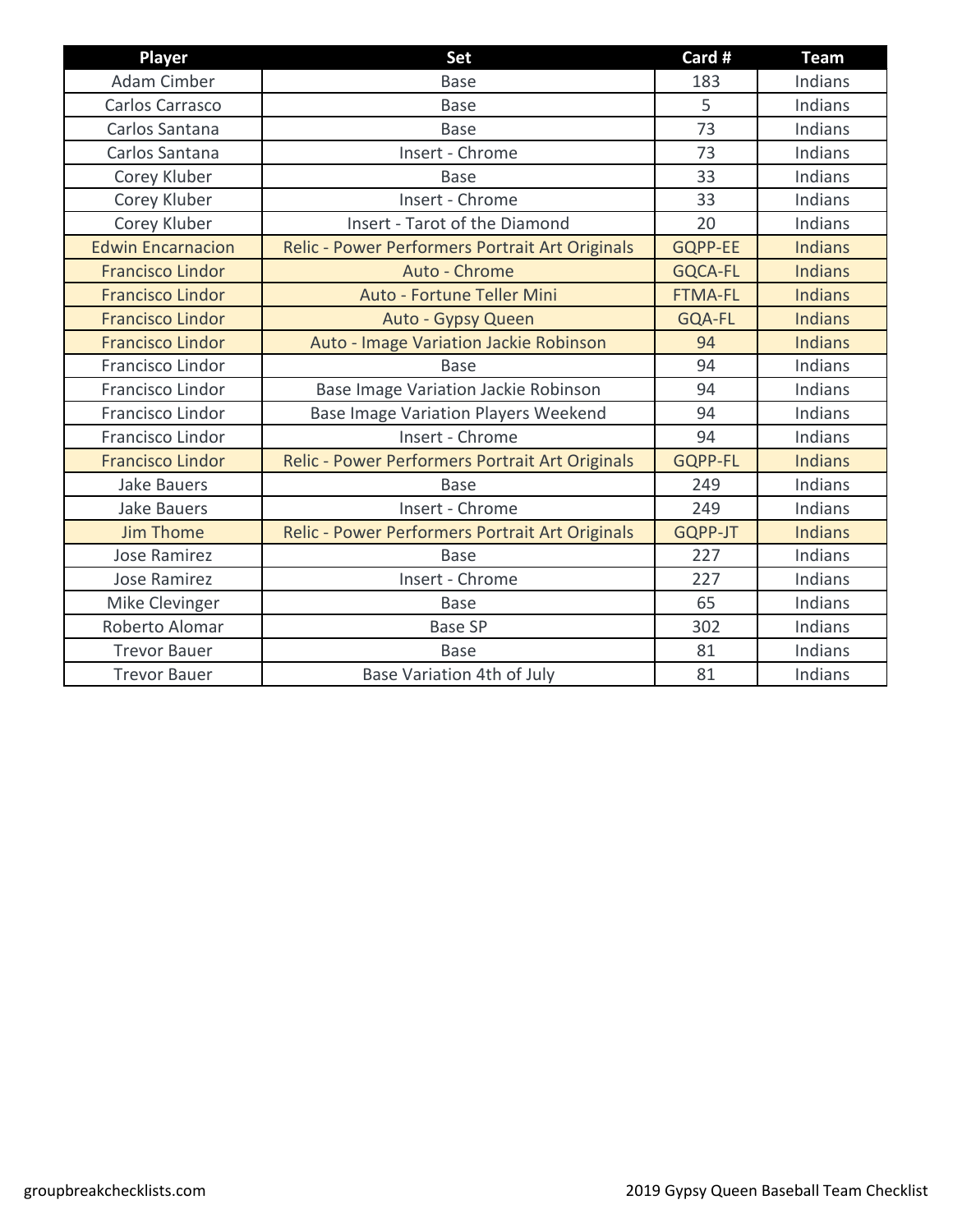| <b>Player</b>            | <b>Set</b>                                      | Card #         | Team            |
|--------------------------|-------------------------------------------------|----------------|-----------------|
| Dee Gordon               | <b>Base</b>                                     | 26             | <b>Mariners</b> |
| Dee Gordon               | Base Image Variation Jackie Robinson            | 26             | <b>Mariners</b> |
| <b>Edwin Diaz</b>        | <b>Base Image Variation Players Weekend</b>     | 247            | <b>Mariners</b> |
| <b>Edwin Encarnacion</b> | <b>Base</b>                                     | 189            | <b>Mariners</b> |
| <b>Edwin Encarnacion</b> | Insert - Chrome                                 | 189            | <b>Mariners</b> |
| <b>Edwin Encarnacion</b> | Insert - Tarot of the Diamond                   | $\overline{2}$ | <b>Mariners</b> |
| Felix Hernandez          | <b>Base</b>                                     | 242            | <b>Mariners</b> |
| <b>Ichiro</b>            | Auto Relic - Bases Around the League            | <b>BAL-I</b>   | <b>Mariners</b> |
| Justus Sheffield         | <b>Base</b>                                     | 187            | <b>Mariners</b> |
| Kyle Seager              | <b>Base</b>                                     | 13             | <b>Mariners</b> |
| <b>Mitch Haniger</b>     | Auto - Chrome                                   | <b>GQCA-MH</b> | <b>Mariners</b> |
| <b>Mitch Haniger</b>     | Auto - Gypsy Queen                              | <b>GQA-MH</b>  | <b>Mariners</b> |
| Mitch Haniger            | <b>Base</b>                                     | 143            | <b>Mariners</b> |
| Mitch Haniger            | Insert - Chrome                                 | 143            | <b>Mariners</b> |
| <b>Nelson Cruz</b>       | Relic - Power Performers Portrait Art Originals | <b>GQPP-NC</b> | <b>Mariners</b> |
| Ryon Healy               | <b>Base</b>                                     | 222            | <b>Mariners</b> |
| Yusei Kikuchi            | Auto - Gypsy Queen                              | GQA-YK         | <b>Mariners</b> |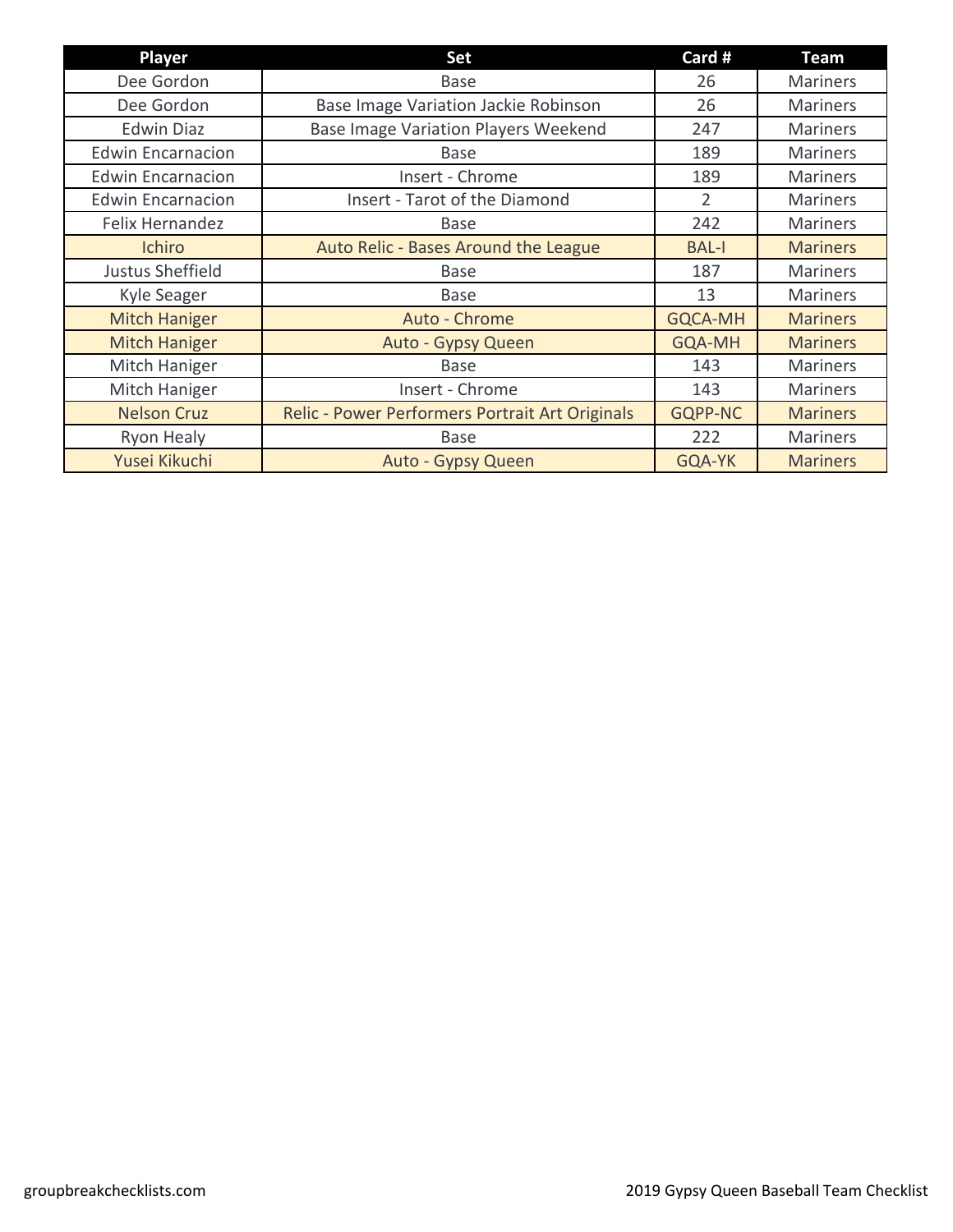| <b>Player</b>          | <b>Set</b>                                      | Card #  | <b>Team</b>    |
|------------------------|-------------------------------------------------|---------|----------------|
| <b>Austin Dean</b>     | <b>Base</b>                                     | 199     | <b>Marlins</b> |
| <b>Brian Anderson</b>  | <b>Base</b>                                     | 256     | <b>Marlins</b> |
| <b>Brian Anderson</b>  | Insert - Chrome                                 | 256     | <b>Marlins</b> |
| J.T. Realmuto          | <b>Base</b>                                     | 95      | <b>Marlins</b> |
| Jose Urena             | <b>Base</b>                                     | 273     | <b>Marlins</b> |
| JT Riddle              | <b>Base</b>                                     | 131     | <b>Marlins</b> |
| <b>Justin Bour</b>     | Relic - Power Performers Portrait Art Originals | GQPP-JB | <b>Marlins</b> |
| Lewis Brinson          | <b>Base</b>                                     | 34      | <b>Marlins</b> |
| Lewis Brinson          | Insert - Chrome                                 | 34      | <b>Marlins</b> |
| Pablo Lopez            | <b>Base</b>                                     | 290     | <b>Marlins</b> |
| Sandy Alcantara        | <b>Base</b>                                     | 206     | <b>Marlins</b> |
| <b>Starlin Castro</b>  | <b>Base</b>                                     | 118     | <b>Marlins</b> |
| <b>Starlin Castro</b>  | <b>Base Image Variation Players Weekend</b>     | 118     | <b>Marlins</b> |
| <b>Starlin Castro</b>  | Insert - Chrome                                 | 118     | <b>Marlins</b> |
| <b>Trevor Richards</b> | <b>Base</b>                                     | 228     | <b>Marlins</b> |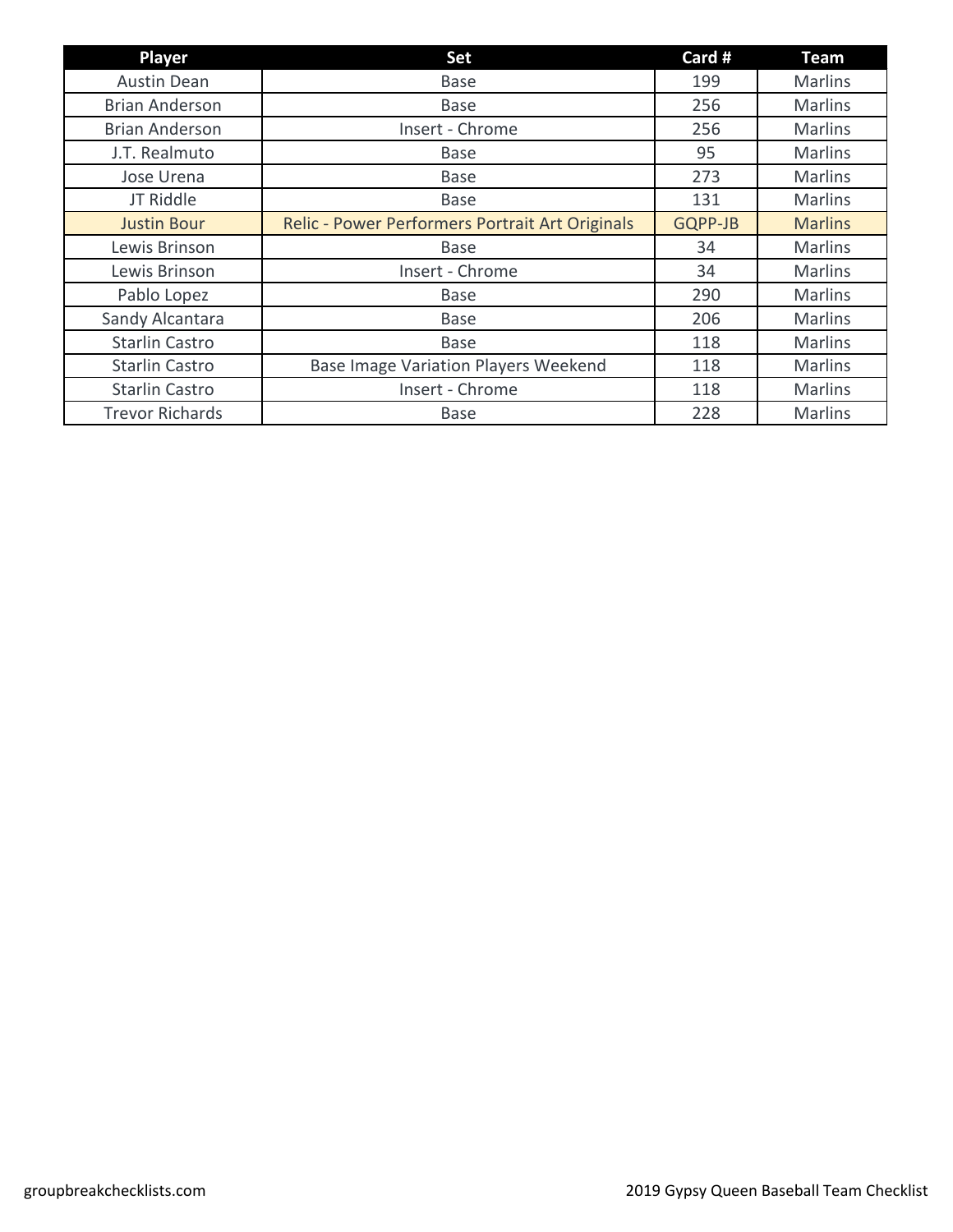| Player                  | <b>Set</b>                                      | Card #         | <b>Team</b> |
|-------------------------|-------------------------------------------------|----------------|-------------|
| <b>Amed Rosario</b>     | <b>Base</b>                                     | 259            | Mets        |
| <b>Brandon Nimmo</b>    | Auto - Chrome                                   | <b>GQCA-BN</b> | <b>Mets</b> |
| <b>Brandon Nimmo</b>    | Auto - Fortune Teller Mini                      | <b>FTMA-BN</b> | <b>Mets</b> |
| <b>Brandon Nimmo</b>    | Auto - Gypsy Queen                              | <b>GQA-BN</b>  | <b>Mets</b> |
| <b>Brandon Nimmo</b>    | <b>Base</b>                                     | 176            | Mets        |
| <b>Brandon Nimmo</b>    | Base Image Variation Jackie Robinson            | 199            | Mets        |
| <b>Brandon Nimmo</b>    | Insert - Chrome                                 | 176            | Mets        |
| <b>Edwin Diaz</b>       | <b>Base</b>                                     | 247            | Mets        |
| <b>Edwin Diaz</b>       | Insert - Fortune Teller Mini                    | FTM-ED         | Mets        |
| <b>Edwin Diaz</b>       | Insert - Tarot of the Diamond                   | 13             | Mets        |
| Jacob deGrom            | Auto - Chrome                                   | <b>GQCA-JD</b> | <b>Mets</b> |
| Jacob deGrom            | Auto - Gypsy Queen                              | GQA-JD         | <b>Mets</b> |
| Jacob deGrom            | Auto Relic - Bases Around the League            | <b>BAL-JD</b>  | <b>Mets</b> |
| Jacob deGrom            | <b>Auto Relic - Garments</b>                    | AG-JD          | <b>Mets</b> |
| Jacob deGrom            | <b>Auto Relic - Patch Book</b>                  | <b>GQAP-JD</b> | <b>Mets</b> |
| Jacob deGrom            | Base                                            | 200            | Mets        |
| Jacob deGrom            | Insert - Chrome                                 | 200            | Mets        |
| Jacob deGrom            | Insert - Fortune Teller Mini                    | FTM-JD         | Mets        |
| Jacob deGrom            | Insert - Tarot of the Diamond                   | 10             | Mets        |
| Jeff McNeil             | <b>Base</b>                                     | 257            | Mets        |
| Luis Guillorme          | <b>Base</b>                                     | 119            | Mets        |
| Michael Conforto        | <b>Base</b>                                     | 297            | Mets        |
| Michael Conforto        | <b>Base Image Variation Players Weekend</b>     | 297            | Mets        |
| <b>Mike Piazza</b>      | Relic - Power Performers Portrait Art Originals | GQPP-MP        | <b>Mets</b> |
| <b>Noah Syndergaard</b> | Auto - Image Variation Jackie Robinson          | 291            | <b>Mets</b> |
| Noah Syndergaard        | <b>Base</b>                                     | 291            | Mets        |
| Noah Syndergaard        | Base Image Variation Jackie Robinson            | 291            | Mets        |
| Noah Syndergaard        | Insert - Chrome                                 | 291            | Mets        |
| Robinson Cano           | <b>Base</b>                                     | 285            | Mets        |
| Seth Lugo               | <b>Base</b>                                     | 161            | Mets        |
| <b>Todd Frazier</b>     | <b>Base</b>                                     | 137            | Mets        |
| Zack Wheeler            | <b>Base</b>                                     | 59             | Mets        |
| Zack Wheeler            | <b>Base Image Variation Players Weekend</b>     | 59             | Mets        |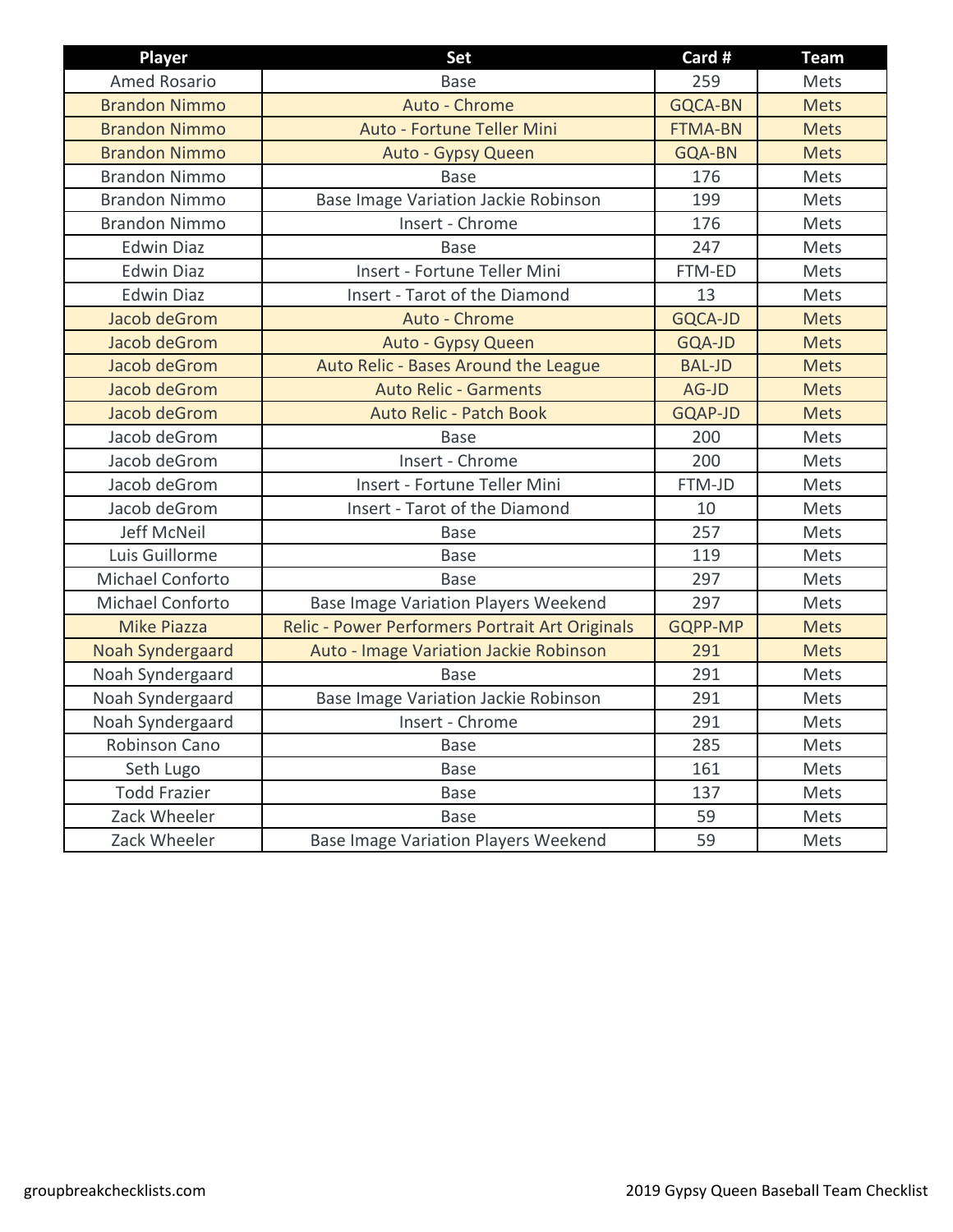| <b>Player</b>            | Set                                             | Card #         | <b>Team</b>      |
|--------------------------|-------------------------------------------------|----------------|------------------|
| <b>Adam Eaton</b>        | <b>Base</b>                                     | 179            | Nationals        |
| Anthony Rendon           | <b>Base</b>                                     | 234            | <b>Nationals</b> |
| <b>Bryce Harper</b>      | Auto - Chrome                                   | <b>GQCA-BH</b> | <b>Nationals</b> |
| <b>Bryce Harper</b>      | <b>Base</b>                                     | 105            | <b>Nationals</b> |
| <b>Bryce Harper</b>      | Base Image Variation Jackie Robinson            | 105            | Nationals        |
| <b>Bryce Harper</b>      | Insert - Tarot of the Diamond                   | 14             | <b>Nationals</b> |
| <b>Bryce Harper</b>      | Relic - Power Performers Portrait Art Originals | GQPP-BH        | <b>Nationals</b> |
| <b>Gary Carter</b>       | <b>Base SP</b>                                  | 312            | <b>Nationals</b> |
| <b>Juan Soto</b>         | Auto - Fortune Teller Mini                      | <b>FTMA-JS</b> | <b>Nationals</b> |
| <b>Juan Soto</b>         | Auto - Gypsy Queen                              | GQA-JS         | <b>Nationals</b> |
| Juan Soto                | <b>Base</b>                                     | 57             | <b>Nationals</b> |
| Juan Soto                | Insert - Chrome                                 | 57             | <b>Nationals</b> |
| Juan Soto                | Insert - Fortune Teller Mini                    | FTM-JS         | <b>Nationals</b> |
| Max Scherzer             | <b>Base</b>                                     | 277            | <b>Nationals</b> |
| Max Scherzer             | Insert - Chrome                                 | 250            | <b>Nationals</b> |
| Max Scherzer             | Insert - Fortune Teller Mini                    | FTM-MS         | <b>Nationals</b> |
| <b>Sean Doolittle</b>    | Auto - Image Variation Jackie Robinson          | 127            | <b>Nationals</b> |
| Sean Doolittle           | <b>Base</b>                                     | 127            | Nationals        |
| Sean Doolittle           | Base Image Variation Jackie Robinson            | 127            | <b>Nationals</b> |
| Stephen Strasburg        | <b>Base</b>                                     | 211            | Nationals        |
| <b>Trea Turner</b>       | <b>Base</b>                                     | 271            | Nationals        |
| <b>Trea Turner</b>       | Base Image Variation Jackie Robinson            | 271            | Nationals        |
| <b>Trea Turner</b>       | Insert - Chrome                                 | 271            | <b>Nationals</b> |
| <b>Victor Robles</b>     | <b>Base</b>                                     | 9              | <b>Nationals</b> |
| <b>Vladimir Guerrero</b> | Auto - Chrome                                   | GQCA-VGS       | <b>Nationals</b> |
| <b>Vladimir Guerrero</b> | Auto - Gypsy Queen                              | GQA-VGS        | <b>Nationals</b> |
| <b>Vladimir Guerrero</b> | <b>Auto Relic - Garments</b>                    | AG-VGS         | <b>Nationals</b> |
| Vladimir Guerrero        | <b>Base SP</b>                                  | 305            | <b>Nationals</b> |
| Yan Gomes                | <b>Base</b>                                     | 190            | Nationals        |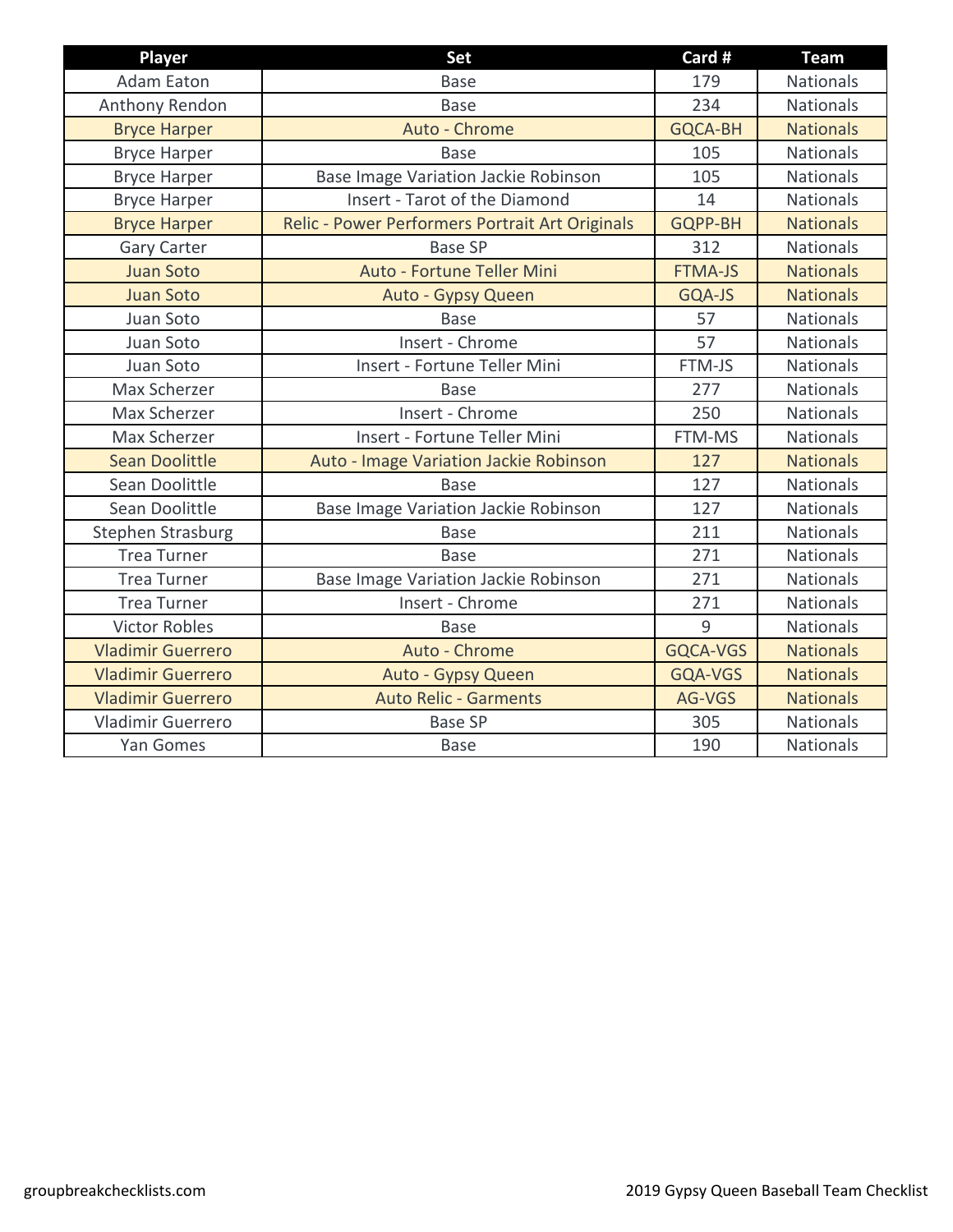| <b>Player</b>   | Set                              | Card # | Team |
|-----------------|----------------------------------|--------|------|
| Player A        | <b>Auto - Mystery Redemption</b> |        | None |
| <b>Player B</b> | <b>Auto - Mystery Redemption</b> |        | None |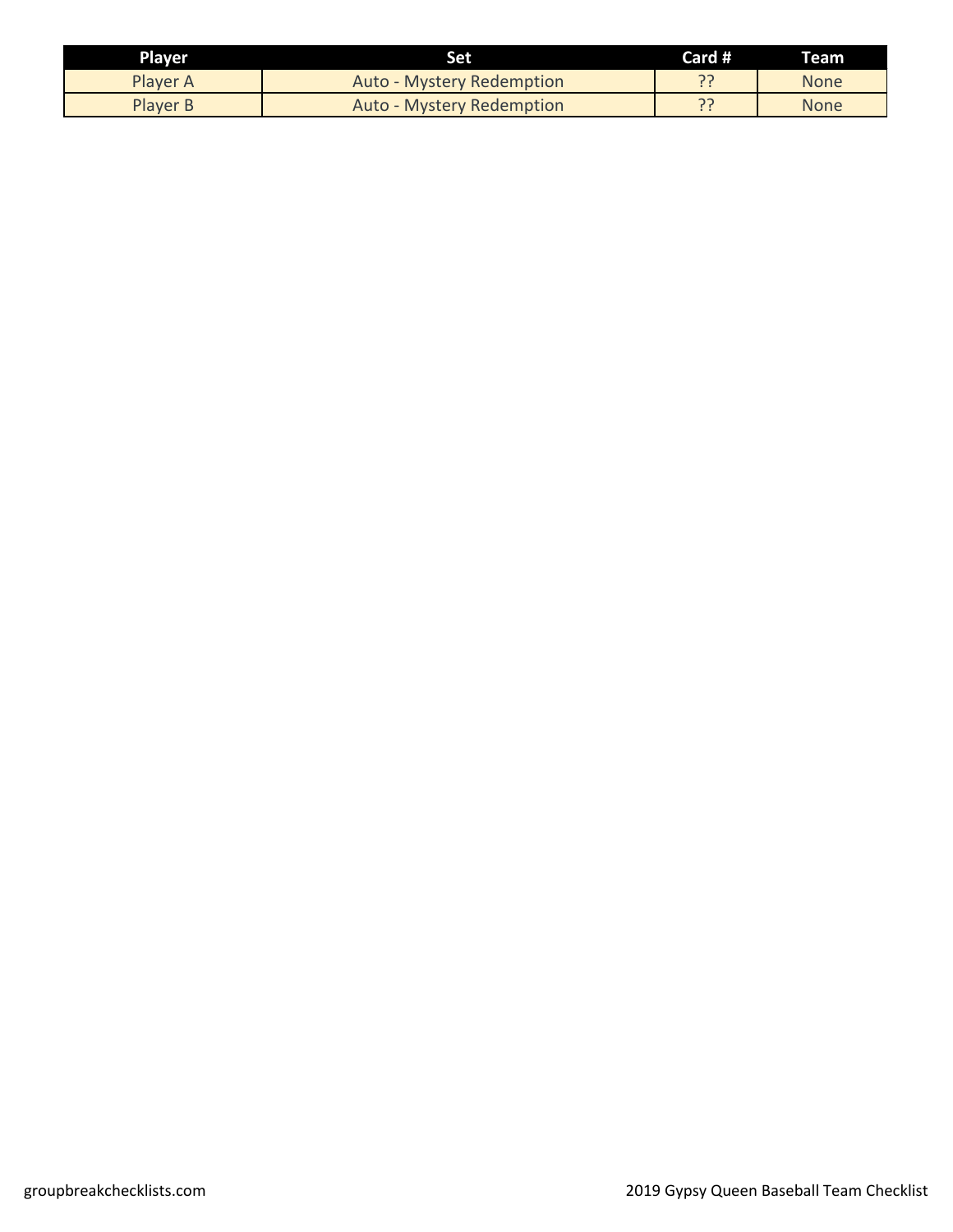| Player                | <b>Set</b>                   | Card #         | <b>Team</b>    |
|-----------------------|------------------------------|----------------|----------------|
| Alex Cobb             | <b>Base</b>                  | 270            | Orioles        |
| <b>Cedric Mullins</b> | Auto - Gypsy Queen           | <b>GQA-CMU</b> | <b>Orioles</b> |
| <b>Cedric Mullins</b> | Auto - Rookie Auto Mini      | <b>MRA-CM</b>  | <b>Orioles</b> |
| <b>Cedric Mullins</b> | <b>Base</b>                  | 287            | <b>Orioles</b> |
| <b>Cedric Mullins</b> | Insert - Chrome              | 287            | <b>Orioles</b> |
| Chris Davis           | Base                         | 114            | <b>Orioles</b> |
| Chris Davis           | Base Variation 4th of July   | 114            | Orioles        |
| Dylan Bundy           | <b>Base</b>                  | 142            | Orioles        |
| Dylan Bundy           | <b>Base</b>                  | 232            | Orioles        |
| Dylan Bundy           | Insert - Chrome              | 232            | Orioles        |
| Jonathan Villar       | <b>Base</b>                  | 284            | <b>Orioles</b> |
| Josh Rogers           | <b>Base</b>                  | 43             | Orioles        |
| Mark Trumbo           | <b>Base</b>                  | 60             | Orioles        |
| Tim Beckham           | <b>Base</b>                  | 167            | <b>Orioles</b> |
| <b>Trey Mancini</b>   | <b>Auto Relic - Garments</b> | AG-TM          | <b>Orioles</b> |
| <b>Trey Mancini</b>   | <b>Base</b>                  | 148            | Orioles        |
| <b>Trey Mancini</b>   | Insert - Chrome              | 148            | <b>Orioles</b> |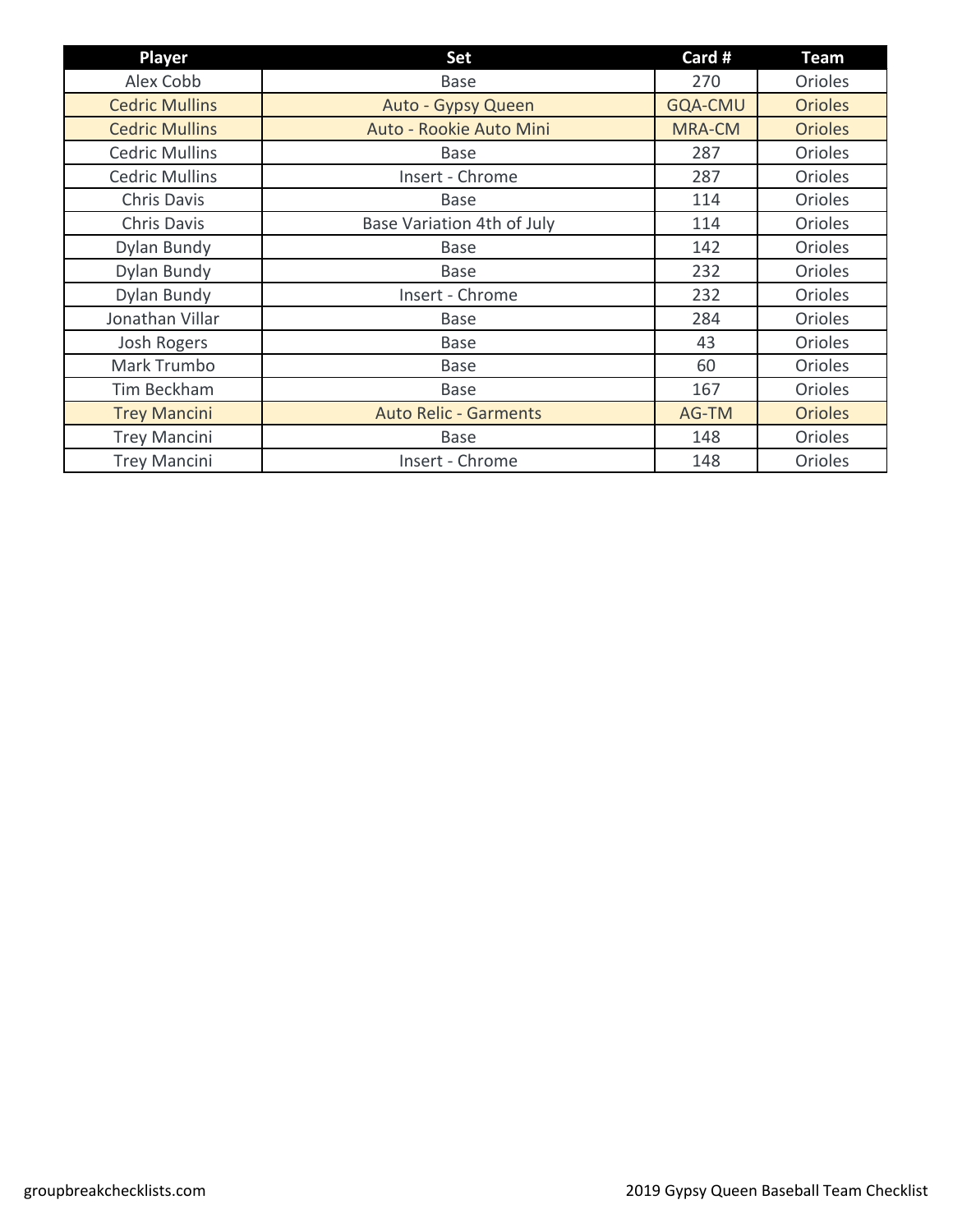| Player            | <b>Set</b>                                  | Card #        | <b>Team</b> |
|-------------------|---------------------------------------------|---------------|-------------|
| Cory Spangenberg  | <b>Base</b>                                 | 188           | Padres      |
| Eric Hosmer       | <b>Base</b>                                 | 293           | Padres      |
| Eric Hosmer       | Insert - Chrome                             | 293           | Padres      |
| Francisco Mejia   | Base                                        | 243           | Padres      |
| Franmil Reyes     | <b>Base</b>                                 | 289           | Padres      |
| Franmil Reyes     | <b>Base Image Variation Players Weekend</b> | 289           | Padres      |
| Hunter Renfroe    | <b>Base</b>                                 | 28            | Padres      |
| Jacob Nix         | <b>Base</b>                                 | 16            | Padres      |
| Joey Lucchesi     | <b>Base</b>                                 | 198           | Padres      |
| Joey Lucchesi     | Base Image Variation Jackie Robinson        | 198           | Padres      |
| <b>Luis Urias</b> | Auto - Gypsy Queen                          | <b>GQA-LU</b> | Padres      |
| <b>Luis Urias</b> | Auto - Rookie Auto Mini                     | <b>MRA-LU</b> | Padres      |
| Luis Urias        | <b>Base</b>                                 | 158           | Padres      |
| Luis Urias        | Insert - Chrome                             | 158           | Padres      |
| Luis Urias        | Insert - Fortune Teller Mini                | FTM-LU        | Padres      |
| Manny Margot      | <b>Base</b>                                 | 116           | Padres      |
| Wil Myers         | <b>Base</b>                                 | 126           | Padres      |
| Wil Myers         | Insert - Chrome                             | 126           | Padres      |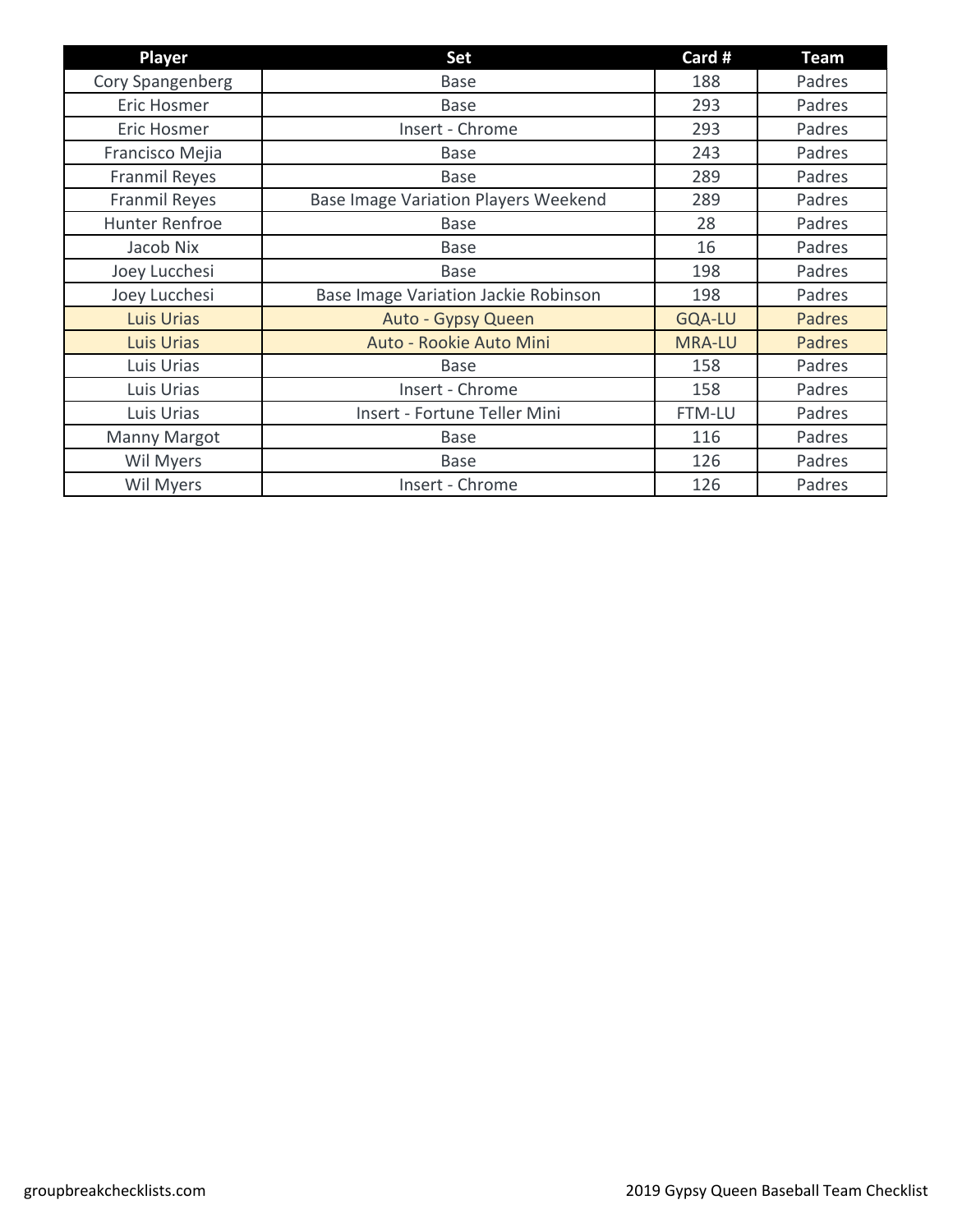| Player                 | Set                                         | Card #         | <b>Team</b>     |
|------------------------|---------------------------------------------|----------------|-----------------|
| Aaron Nola             | <b>Base</b>                                 | 20             | Phillies        |
| Aaron Nola             | Insert - Chrome                             | 20             | Phillies        |
| <b>Aaron Nola</b>      | Insert - Fortune Teller Mini                | <b>FTM-AN</b>  | Phillies        |
| Andrew McCutchen       | <b>Base</b>                                 | 77             | Phillies        |
| <b>Carlos Santana</b>  | Auto - Fortune Teller Mini                  | <b>FTMA-CS</b> | <b>Phillies</b> |
| <b>Carlos Santana</b>  | Auto - Gypsy Queen                          | GQA-CS         | <b>Phillies</b> |
| <b>Carlos Santana</b>  | Auto Relic - Bases Around the League        | <b>BAL-CS</b>  | <b>Phillies</b> |
| <b>Cesar Hernandez</b> | Auto - Gypsy Queen                          | <b>GQA-CH</b>  | <b>Phillies</b> |
| <b>Dylan Cozens</b>    | Auto - Gypsy Queen                          | GQA-DC         | <b>Phillies</b> |
| Enyel De Los Santos    | <b>Base</b>                                 | 98             | Phillies        |
| Jake Arrieta           | <b>Base</b>                                 | 31             | Phillies        |
| Jake Arrieta           | <b>Base Image Variation Players Weekend</b> | 31             | Phillies        |
| Jean Segura            | <b>Base</b>                                 | 30             | Phillies        |
| Jean Segura            | Insert - Chrome                             | 30             | Phillies        |
| Maikel Franco          | <b>Base</b>                                 | 69             | Phillies        |
| Maikel Franco          | Insert - Chrome                             | 69             | Phillies        |
| <b>Nick Williams</b>   | <b>Base</b>                                 | 70             | Phillies        |
| <b>Odubel Herrera</b>  | <b>Base</b>                                 | 299            | Phillies        |
| <b>Odubel Herrera</b>  | Base Variation 4th of July                  | 299            | Phillies        |
| <b>Rhys Hoskins</b>    | Base                                        | 102            | <b>Phillies</b> |
| <b>Rhys Hoskins</b>    | Insert - Chrome                             | 102            | Phillies        |
| <b>Scott Kingery</b>   | <b>Auto Relic - Garments</b>                | AG-SK          | <b>Phillies</b> |
| Scott Kingery          | <b>Base</b>                                 | 209            | Phillies        |
| Seranthony Dominguez   | <b>Base</b>                                 | 96             | Phillies        |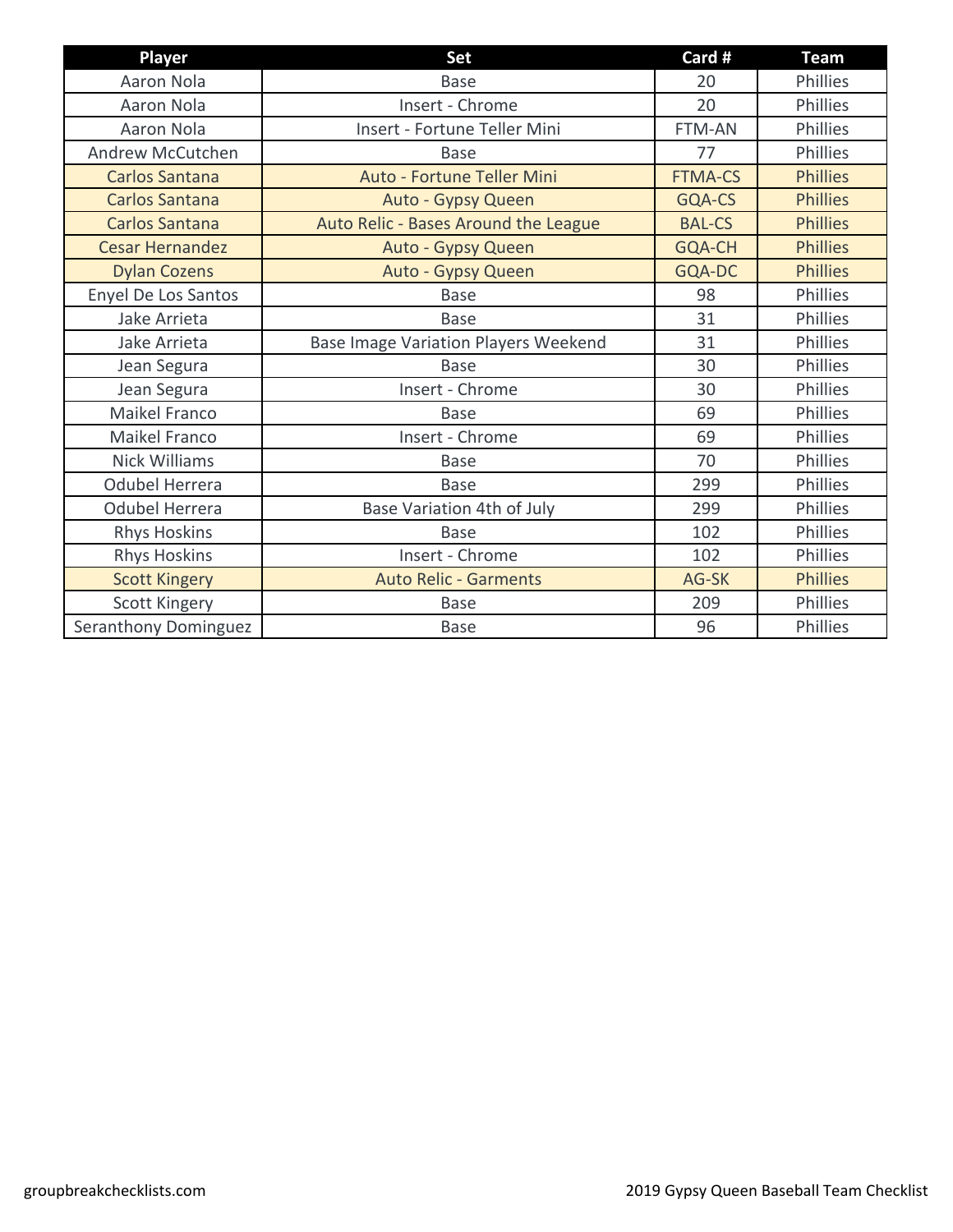| Player                 | <b>Set</b>                                      | Card #         | Team           |
|------------------------|-------------------------------------------------|----------------|----------------|
| Chris Archer           | <b>Base</b>                                     | 215            | Pirates        |
| Chris Archer           | Insert - Chrome                                 | 215            | Pirates        |
| <b>Colin Moran</b>     | Auto - Gypsy Queen                              | GQA-CM         | <b>Pirates</b> |
| Corey Dickerson        | Base                                            | 178            | Pirates        |
| Felipe Vázquez         | <b>Base</b>                                     | 244            | Pirates        |
| <b>Gregory Polanco</b> | <b>Base</b>                                     | 149            | Pirates        |
| <b>Gregory Polanco</b> | Insert - Chrome                                 | 149            | Pirates        |
| <b>Gregory Polanco</b> | Relic - Power Performers Portrait Art Originals | GQPP-GP        | <b>Pirates</b> |
| Jameson Taillon        | <b>Base</b>                                     | 245            | Pirates        |
| Josh Bell              | <b>Base</b>                                     | 48             | Pirates        |
| Josh Bell              | Insert - Chrome                                 | 48             | Pirates        |
| Josh Harrison          | Base                                            | 49             | Pirates        |
| Kevin Kramer           | <b>Base</b>                                     | 112            | Pirates        |
| Kevin Newman           | <b>Base</b>                                     | 218            | Pirates        |
| Roberto Clemente       | <b>Base SP</b>                                  | 307            | Pirates        |
| <b>Starling Marte</b>  | <b>Base</b>                                     | 35             | Pirates        |
| <b>Starling Marte</b>  | <b>Base Image Variation Players Weekend</b>     | 35             | Pirates        |
| <b>Willie Stargell</b> | Relic - Power Performers Portrait Art Originals | <b>GQPP-WS</b> | <b>Pirates</b> |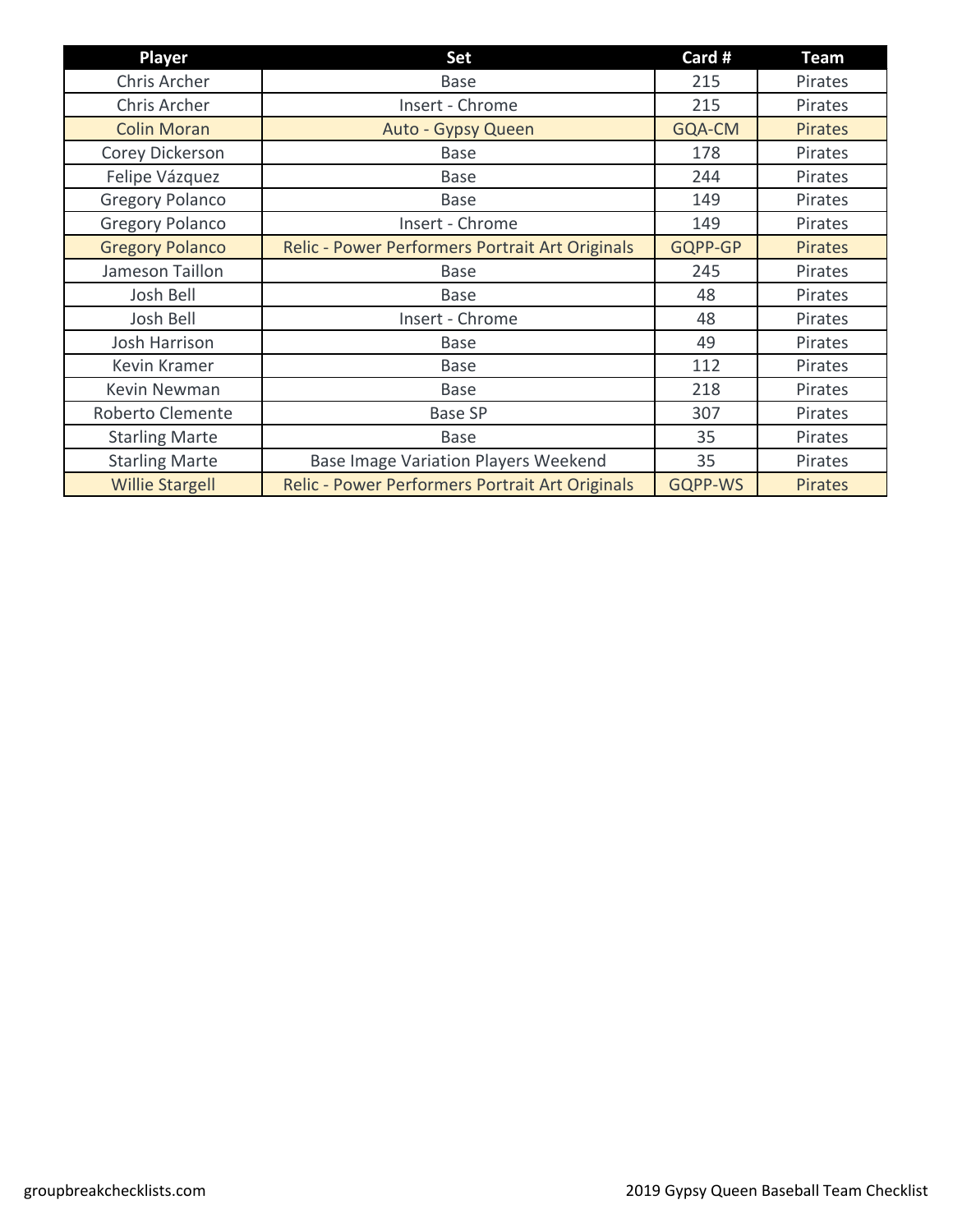| <b>Player</b>          | <b>Set</b>                                      | Card #          | <b>Team</b> |
|------------------------|-------------------------------------------------|-----------------|-------------|
| <b>Adrian Beltre</b>   | Relic - Power Performers Portrait Art Originals | <b>GQPP-ABE</b> | Rangers     |
| <b>Elvis Andrus</b>    | <b>Base</b>                                     | 56              | Rangers     |
| Ivan Rodriguez         | <b>Base SP</b>                                  | 308             | Rangers     |
| Jeffrey Springs        | <b>Base</b>                                     | 255             | Rangers     |
| Joey Gallo             | <b>Base</b>                                     | 124             | Rangers     |
| Joey Gallo             | Insert - Chrome                                 | 124             | Rangers     |
| <b>Joey Gallo</b>      | Relic - Power Performers Portrait Art Originals | GQPP-JG         | Rangers     |
| Jose Leclerc           | <b>Base</b>                                     | 185             | Rangers     |
| Mike Minor             | <b>Base</b>                                     | 50              | Rangers     |
| Nomar Mazara           | <b>Base</b>                                     | 269             | Rangers     |
| <b>Rafael Palmeiro</b> | Relic - Power Performers Portrait Art Originals | GQPP-RP         | Rangers     |
| Ronald Guzman          | <b>Base</b>                                     | 80              | Rangers     |
| Ronald Guzman          | Insert - Chrome                                 | 80              | Rangers     |
| Rougned Odor           | <b>Base</b>                                     | 282             | Rangers     |
| Rougned Odor           | Insert - Chrome                                 | 282             | Rangers     |
| Shin-Soo Choo          | <b>Base</b>                                     | 258             | Rangers     |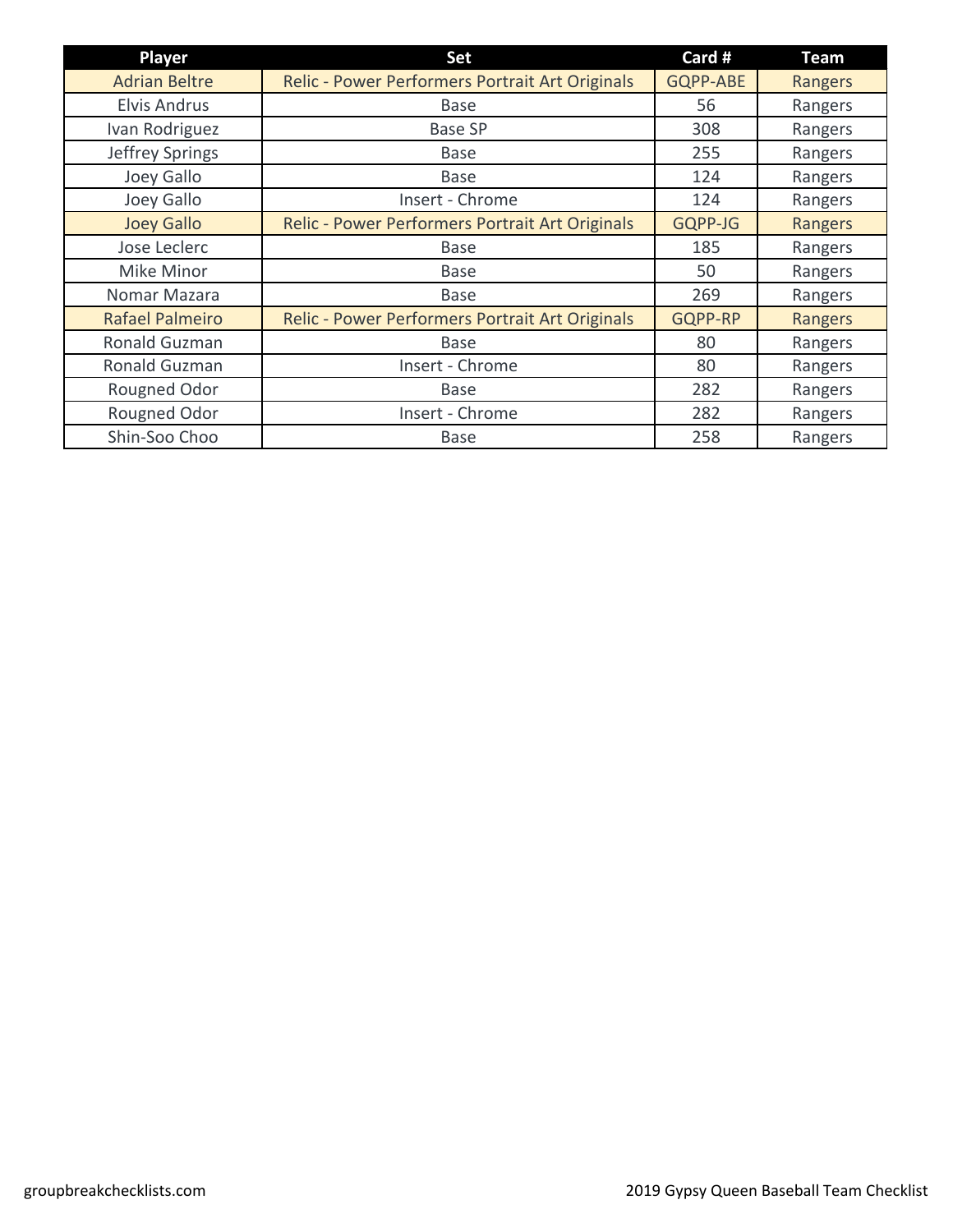| <b>Player</b>         | <b>Set</b>                   | Card #          | <b>Team</b> |
|-----------------------|------------------------------|-----------------|-------------|
| <b>Austin Meadows</b> | Auto - Fortune Teller Mini   | <b>FTMA-AME</b> | Rays        |
| <b>Austin Meadows</b> | Auto - Gypsy Queen           | <b>GQA-AME</b>  | Rays        |
| <b>Austin Meadows</b> | <b>Base</b>                  | 97              | Rays        |
| <b>Blake Snell</b>    | <b>Base</b>                  | 101             | Rays        |
| <b>Blake Snell</b>    | Insert - Chrome              | 101             | Rays        |
| <b>Blake Snell</b>    | Insert - Fortune Teller Mini | FTM-BS          | Rays        |
| <b>Brandon Lowe</b>   | <b>Base</b>                  | 186             | Rays        |
| <b>Jake Bauers</b>    | Auto - Fortune Teller Mini   | <b>FTMA-JB</b>  | Rays        |
| <b>Jake Bauers</b>    | Auto - Gypsy Queen           | GQA-JB          | Rays        |
| Jalen Beeks           | <b>Base</b>                  | 47              | Rays        |
| Kevin Kiermaier       | <b>Base</b>                  | 27              | Rays        |
| Mike Zunino           | <b>Base</b>                  | 40              | Rays        |
| <b>Tommy Pham</b>     | <b>Base</b>                  | 180             | Rays        |
| <b>Tyler Glasnow</b>  | <b>Base</b>                  | 93              | Rays        |
| <b>Willy Adames</b>   | Auto - Fortune Teller Mini   | <b>FTMA-WA</b>  | Rays        |
| <b>Willy Adames</b>   | Auto - Gypsy Queen           | GQA-WA          | Rays        |
| <b>Willy Adames</b>   | <b>Base</b>                  | 268             | Rays        |
| <b>Willy Adames</b>   | Insert - Chrome              | 268             | Rays        |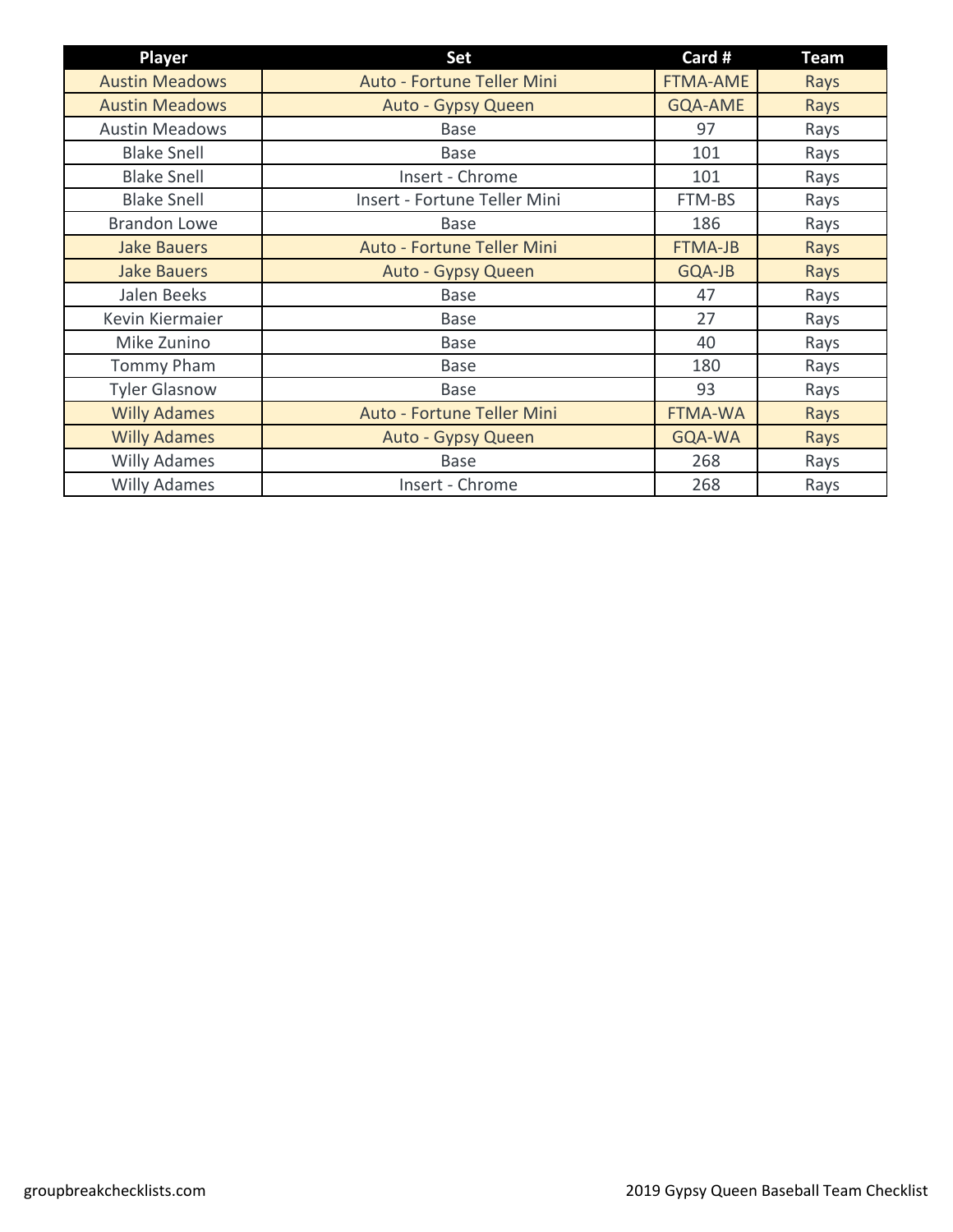| <b>Player</b>          | Set                                             | Card #         | <b>Team</b>    |
|------------------------|-------------------------------------------------|----------------|----------------|
| Andrew Benintendi      | <b>Base</b>                                     | 205            | <b>Red Sox</b> |
| Andrew Benintendi      | Relic - Power Performers Portrait Art Originals | <b>GQPP-AB</b> | <b>Red Sox</b> |
| Carl Yastrzemski       | Relic - Power Performers Portrait Art Originals | <b>GQPP-CY</b> | <b>Red Sox</b> |
| Chris Sale             | <b>Base</b>                                     | 138            | <b>Red Sox</b> |
| Chris Sale             | Base Image Variation Jackie Robinson            | 138            | <b>Red Sox</b> |
| Craig Kimbrel          | Insert - Tarot of the Diamond                   | $\overline{4}$ | <b>Red Sox</b> |
| <b>David Ortiz</b>     | Relic - Power Performers Portrait Art Originals | GQPP-DO        | <b>Red Sox</b> |
| <b>David Price</b>     | <b>Base</b>                                     | 263            | <b>Red Sox</b> |
| Dustin Pedroia         | <b>Base</b>                                     | 75             | <b>Red Sox</b> |
| J.D. Martinez          | <b>Base</b>                                     | 122            | <b>Red Sox</b> |
| J.D. Martinez          | Insert - Chrome                                 | 122            | <b>Red Sox</b> |
| J.D. Martinez          | Insert - Fortune Teller Mini                    | FTM-JM         | <b>Red Sox</b> |
| J.D. Martinez          | Insert - Tarot of the Diamond                   | 6              | <b>Red Sox</b> |
| J.D. Martinez          | Relic - Power Performers Portrait Art Originals | <b>GQPP-JM</b> | <b>Red Sox</b> |
| Jackie Bradley Jr.     | <b>Base</b>                                     | 160            | <b>Red Sox</b> |
| <b>Mookie Betts</b>    | <b>Base</b>                                     | 41             | <b>Red Sox</b> |
| <b>Mookie Betts</b>    | <b>Base Image Variation Players Weekend</b>     | 41             | <b>Red Sox</b> |
| <b>Mookie Betts</b>    | Insert - Chrome                                 | 41             | <b>Red Sox</b> |
| <b>Mookie Betts</b>    | Insert - Tarot of the Diamond                   | 15             | <b>Red Sox</b> |
| <b>Mookie Betts</b>    | Relic - Power Performers Portrait Art Originals | <b>GQPP-MB</b> | <b>Red Sox</b> |
| Pedro Martinez         | <b>Base SP</b>                                  | 310            | Red Sox        |
| <b>Rafael Devers</b>   | <b>Base</b>                                     | 147            | <b>Red Sox</b> |
| <b>Rafael Devers</b>   | Base Variation 4th of July                      | 147            | <b>Red Sox</b> |
| <b>Rafael Devers</b>   | Insert - Chrome                                 | 147            | <b>Red Sox</b> |
| <b>Rafael Devers</b>   | Relic - Power Performers Portrait Art Originals | <b>GQPP-RD</b> | <b>Red Sox</b> |
| <b>Rick Porcello</b>   | <b>Base</b>                                     | 128            | <b>Red Sox</b> |
| Xander Bogaerts        | <b>Base</b>                                     | 23             | <b>Red Sox</b> |
| Xander Bogaerts        | Insert - Chrome                                 | 23             | <b>Red Sox</b> |
| Xander Bogaerts        | Insert - Tarot of the Diamond                   | $\overline{3}$ | <b>Red Sox</b> |
| <b>Xander Bogaerts</b> | Relic - Power Performers Portrait Art Originals | GQPP-XB        | <b>Red Sox</b> |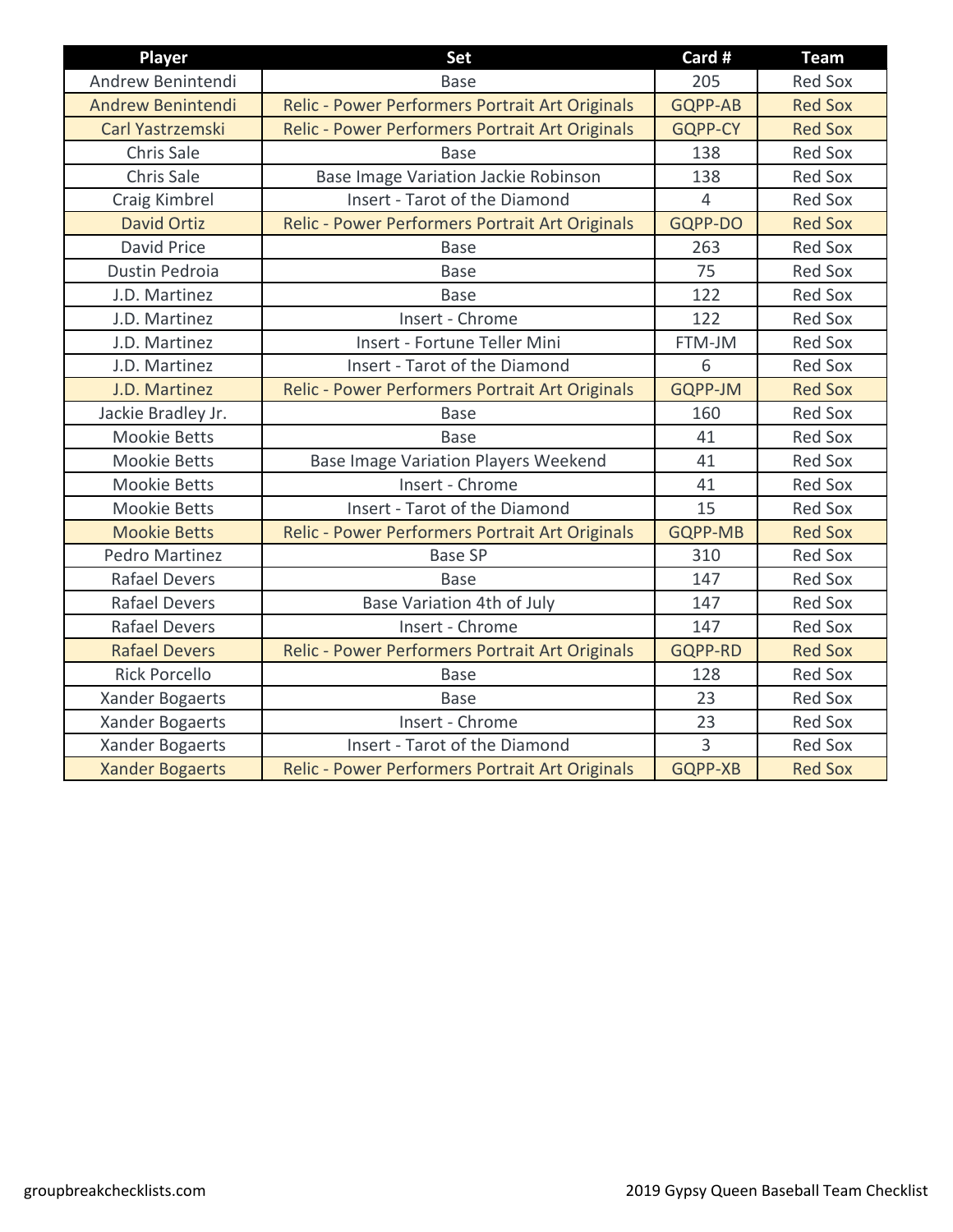| Player                 | <b>Set</b>                                      | Card #        | <b>Team</b> |
|------------------------|-------------------------------------------------|---------------|-------------|
| <b>Eugenio Suarez</b>  | <b>Base</b>                                     | 72            | Reds        |
| <b>Eugenio Suarez</b>  | Insert - Chrome                                 | 72            | Reds        |
| Joey Votto             | <b>Base</b>                                     | 121           | Reds        |
| Joey Votto             | Insert - Chrome                                 | 121           | Reds        |
| <b>Joey Votto</b>      | Relic - Power Performers Portrait Art Originals | GQPP-JV       | Reds        |
| Jose Peraza            | <b>Base</b>                                     | 12            | Reds        |
| Luis Castillo          | <b>Base</b>                                     | 237           | Reds        |
| Raisel Iglesias        | Auto - Gypsy Queen                              | <b>GQA-RI</b> | Reds        |
| Raisel Iglesias        | <b>Auto Relic - Garments</b>                    | AG-RI         | <b>Reds</b> |
| Raisel Iglesias        | <b>Base</b>                                     | 157           | Reds        |
| <b>Scooter Gennett</b> | <b>Base</b>                                     | 173           | Reds        |
| <b>Scooter Gennett</b> | <b>Base Image Variation Players Weekend</b>     | 173           | Reds        |
| Scooter Gennett        | Base Variation 4th of July                      | 173           | Reds        |
| Scott Schebler         | <b>Base</b>                                     | 140           | Reds        |
| <b>Tanner Roark</b>    | <b>Base</b>                                     | 262           | Reds        |
| <b>Tucker Barnhart</b> | <b>Base</b>                                     | 195           | Reds        |
| <b>Tyler Mahle</b>     | <b>Base</b>                                     | 88            | Reds        |
| <b>Yasiel Puig</b>     | Insert - Tarot of the Diamond                   | 11            | Reds        |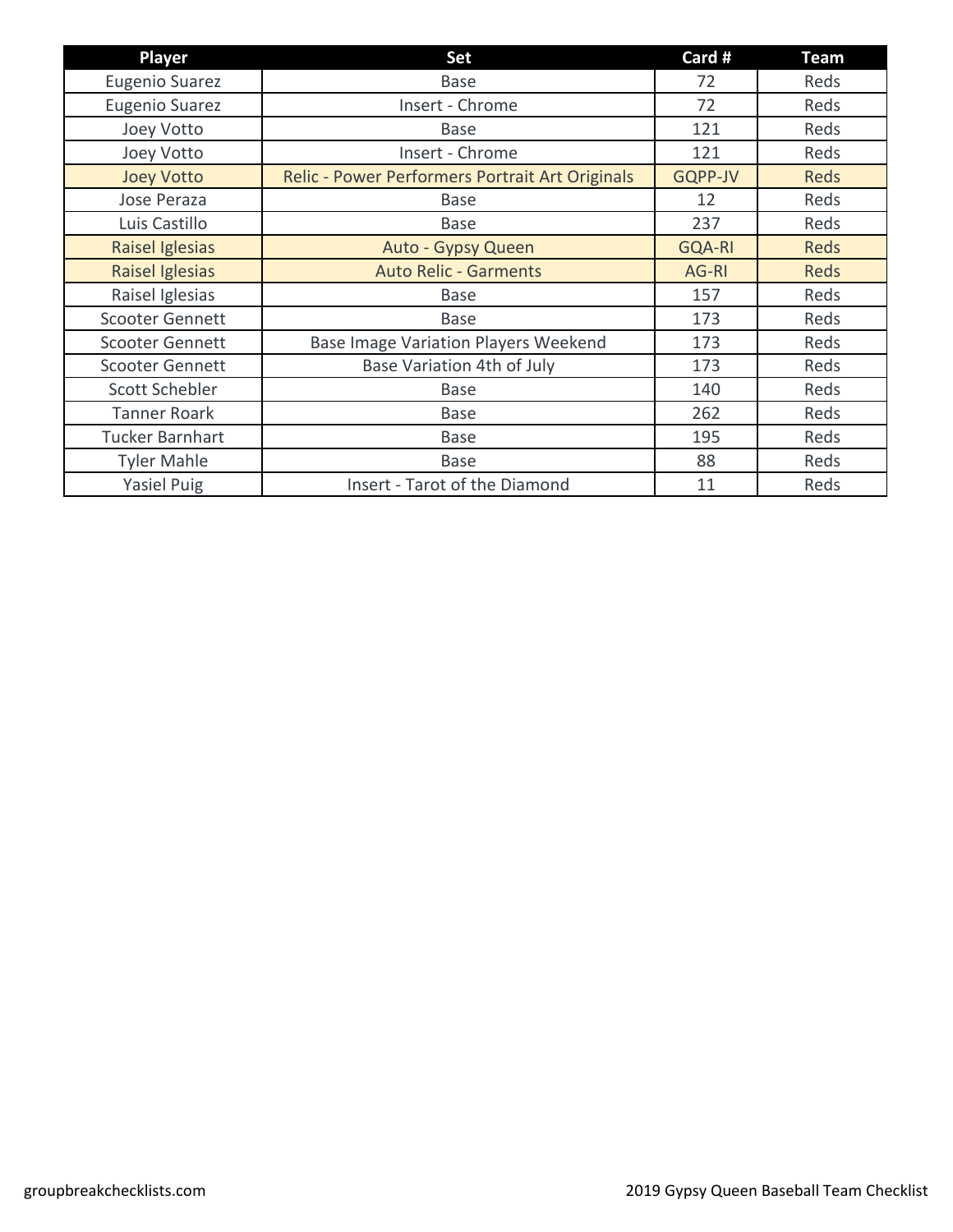| <b>Player</b>       | <b>Set</b>                                      | Card #         | <b>Team</b>    |
|---------------------|-------------------------------------------------|----------------|----------------|
| Antonio Senzatela   | <b>Base</b>                                     | 275            | Rockies        |
| Charlie Blackmon    | <b>Base</b>                                     | 11             | Rockies        |
| Charlie Blackmon    | Base Image Variation Jackie Robinson            | 11             | Rockies        |
| Charlie Blackmon    | Insert - Chrome                                 | 11             | Rockies        |
| David Dahl          | <b>Base</b>                                     | 241            | Rockies        |
| Ian Desmond         | <b>Base</b>                                     | 89             | Rockies        |
| Jon Gray            | <b>Base</b>                                     | 240            | Rockies        |
| Kyle Freeland       | <b>Base</b>                                     | 146            | Rockies        |
| Nolan Arenado       | <b>Base</b>                                     | 213            | Rockies        |
| Nolan Arenado       | Insert - Chrome                                 | 213            | Rockies        |
| Nolan Arenado       | Insert - Fortune Teller Mini                    | FTM-NA         | Rockies        |
| Nolan Arenado       | Insert - Tarot of the Diamond                   | 7              | Rockies        |
| Nolan Arenado       | Relic - Power Performers Portrait Art Originals | <b>GQPP-NA</b> | <b>Rockies</b> |
| Ryan McMahon        | <b>Base</b>                                     | 85             | Rockies        |
| <b>Trevor Story</b> | Auto - Chrome                                   | GQCA-TS        | <b>Rockies</b> |
| <b>Trevor Story</b> | Auto - Fortune Teller Mini                      | <b>FTMA-TS</b> | <b>Rockies</b> |
| <b>Trevor Story</b> | Auto - Gypsy Queen                              | GQA-TS         | <b>Rockies</b> |
| <b>Trevor Story</b> | Auto - Image Variation Jackie Robinson          | 153            | <b>Rockies</b> |
| <b>Trevor Story</b> | <b>Base</b>                                     | 153            | Rockies        |
| <b>Trevor Story</b> | Base Image Variation Jackie Robinson            | 153            | Rockies        |
| <b>Trevor Story</b> | Insert - Chrome                                 | 163            | Rockies        |
| <b>Wade Davis</b>   | <b>Base</b>                                     | 135            | <b>Rockies</b> |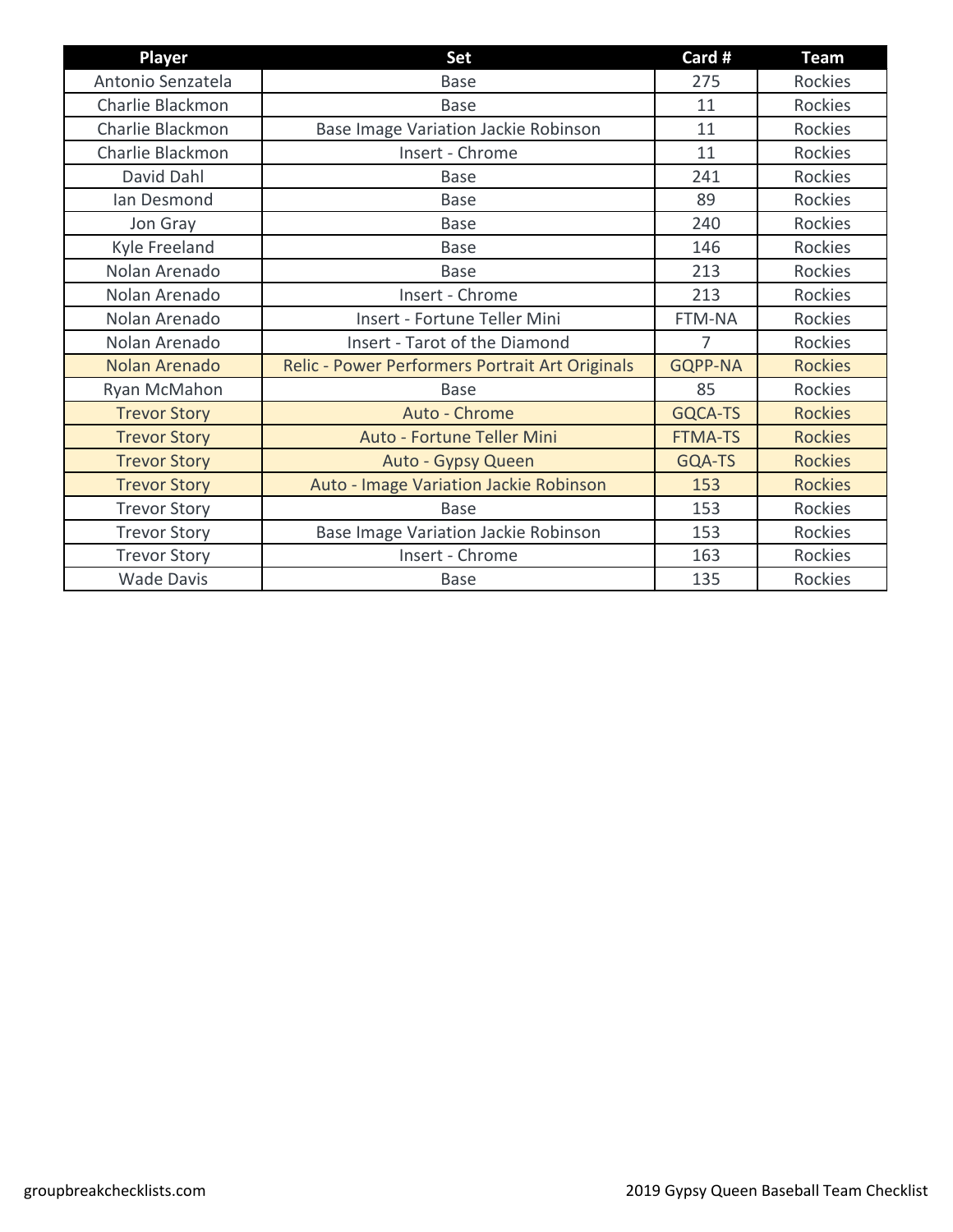| <b>Player</b>          | Set                                    | Card #         | <b>Team</b>   |
|------------------------|----------------------------------------|----------------|---------------|
| Adalberto Mondesi      | <b>Base</b>                            | 296            | Royals        |
| Alex Gordon            | <b>Base</b>                            | 15             | Royals        |
| <b>Billy Hamilton</b>  | <b>Base</b>                            | 226            | Royals        |
| <b>Billy Hamilton</b>  | Insert - Chrome                        | 226            | Royals        |
| Bo Jackson             | <b>Base SP</b>                         | 316            | Royals        |
| <b>Brad Keller</b>     | Auto - Gypsy Queen                     | <b>GQA-BK</b>  | Royals        |
| <b>Brad Keller</b>     | Auto - Rookie Auto Mini                | <b>MRA-BK</b>  | Royals        |
| <b>Brad Keller</b>     | <b>Base</b>                            | 230            | Royals        |
| <b>Brett Phillips</b>  | <b>Base</b>                            | 90             | Royals        |
| George Brett           | <b>Base SP</b>                         | 315            | Royals        |
| Heath Fillmyer         | Base                                   | 220            | Royals        |
| <b>Hunter Dozier</b>   | <b>Base</b>                            | 254            | Royals        |
| Jakob Junis            | <b>Base</b>                            | 52             | Royals        |
| Ryan O'Hearn           | <b>Base</b>                            | 145            | Royals        |
| Ryan O'Hearn           | Insert - Chrome                        | 145            | Royals        |
| Salvador Perez         | <b>Base</b>                            | 110            | Royals        |
| Salvador Perez         | Insert - Chrome                        | 110            | Royals        |
| <b>Whit Merrifield</b> | Auto - Gypsy Queen                     | GQA-WM         | <b>Royals</b> |
| <b>Whit Merrifield</b> | Auto - Image Variation Jackie Robinson | 82             | <b>Royals</b> |
| <b>Whit Merrifield</b> | <b>Auto Relic - Patch Book</b>         | <b>GQAP-WM</b> | <b>Royals</b> |
| Whit Merrifield        | <b>Base</b>                            | 82             | Royals        |
| Whit Merrifield        | Base Image Variation Jackie Robinson   | 82             | Royals        |
| Whit Merrifield        | Insert - Chrome                        | 82             | Royals        |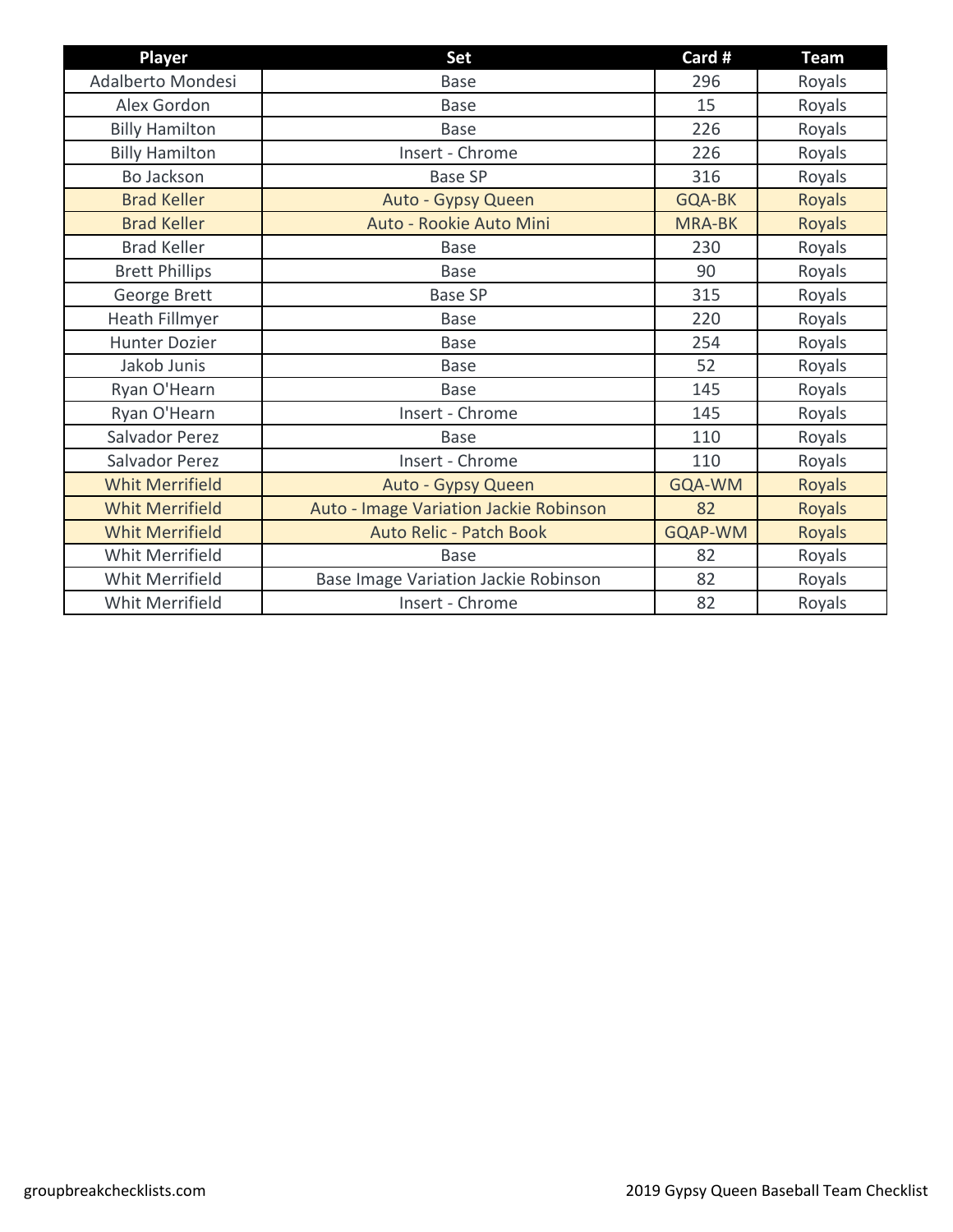| <b>Player</b>           | <b>Set</b>                                      | Card #  | <b>Team</b>   |
|-------------------------|-------------------------------------------------|---------|---------------|
| <b>Christin Stewart</b> | Auto - Gypsy Queen                              | GQA-CST | <b>Tigers</b> |
| <b>Christin Stewart</b> | <b>Base</b>                                     | 212     | <b>Tigers</b> |
| Dawel Lugo              | Base                                            | 29      | <b>Tigers</b> |
| Dawel Lugo              | Insert - Chrome                                 | 29      | <b>Tigers</b> |
| JaCoby Jones            | <b>Base</b>                                     | 7       | <b>Tigers</b> |
| Jeimer Candelario       | <b>Base</b>                                     | 44      | <b>Tigers</b> |
| Matt Boyd               | <b>Base</b>                                     | 24      | <b>Tigers</b> |
| Miguel Cabrera          | <b>Base</b>                                     | 66      | <b>Tigers</b> |
| Miguel Cabrera          | Insert - Chrome                                 | 66      | <b>Tigers</b> |
| <b>Miguel Cabrera</b>   | Relic - Power Performers Portrait Art Originals | GQPP-MC | <b>Tigers</b> |
| Nicholas Castellanos    | <b>Base</b>                                     | 274     | <b>Tigers</b> |
| Nicholas Castellanos    | <b>Base Image Variation Players Weekend</b>     | 274     | <b>Tigers</b> |
| Nicholas Castellanos    | Insert - Chrome                                 | 274     | <b>Tigers</b> |
| Niko Goodrum            | <b>Base</b>                                     | 181     | <b>Tigers</b> |
| <b>Shane Greene</b>     | <b>Base</b>                                     | 246     | <b>Tigers</b> |
| Ty Cobb                 | <b>Base SP</b>                                  | 318     | <b>Tigers</b> |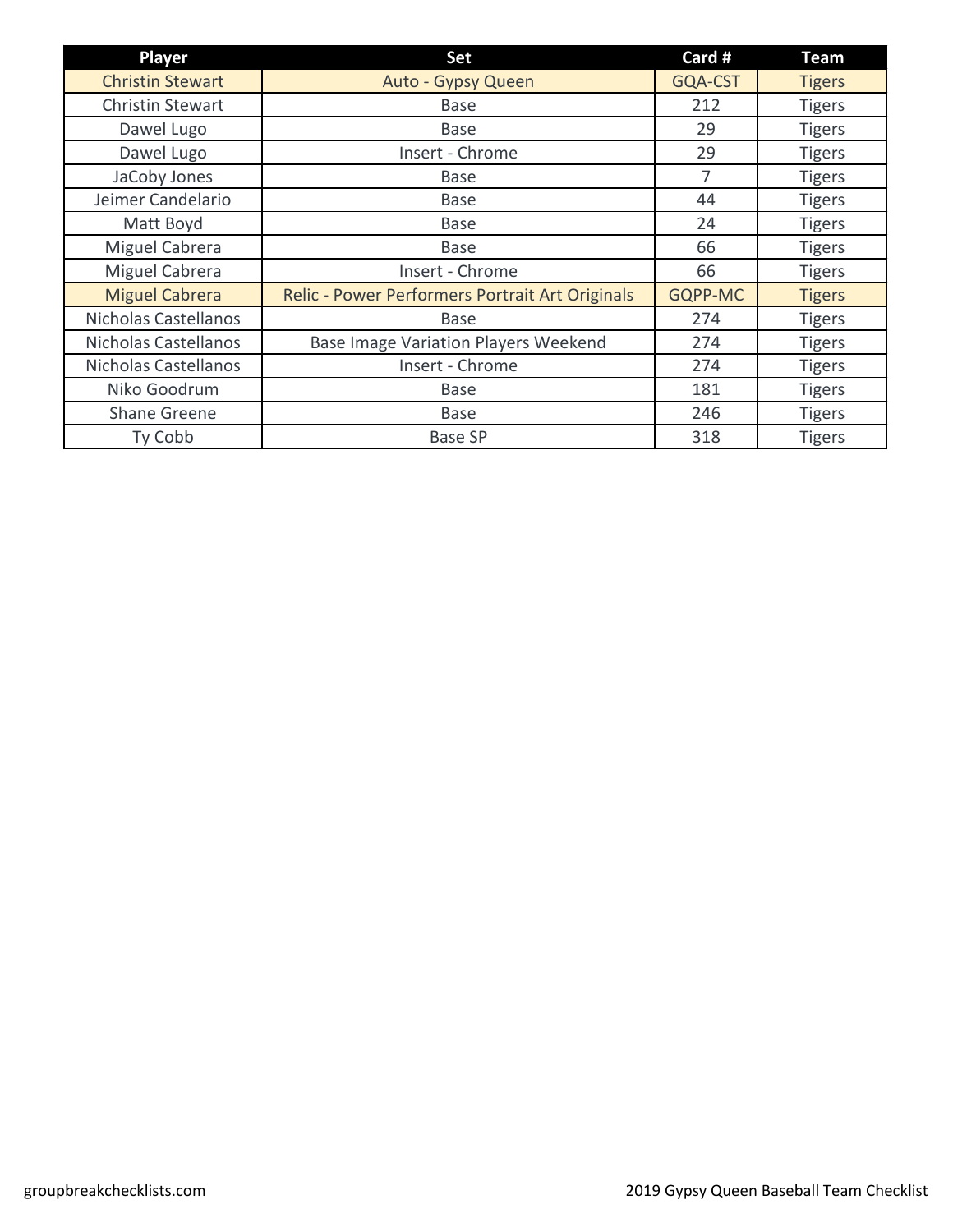| <b>Player</b>             | <b>Set</b>                                  | Card #         | <b>Team</b>  |
|---------------------------|---------------------------------------------|----------------|--------------|
| <b>Addison Reed</b>       | <b>Base</b>                                 | 58             | Twins        |
| <b>Byron Buxton</b>       | Auto Relic - Bases Around the League        | <b>BAL-BB</b>  | <b>Twins</b> |
| <b>Byron Buxton</b>       | <b>Base</b>                                 | 78             | Twins        |
| C.J. Cron                 | <b>Base</b>                                 | 86             | Twins        |
| <b>Eddie Rosario</b>      | Auto - Gypsy Queen                          | <b>GQA-ER</b>  | <b>Twins</b> |
| <b>Eddie Rosario</b>      | Auto Relic - Bases Around the League        | <b>BAL-ER</b>  | <b>Twins</b> |
| <b>Eddie Rosario</b>      | <b>Base</b>                                 | 37             | Twins        |
| <b>Eddie Rosario</b>      | <b>Base Image Variation Players Weekend</b> | 37             | Twins        |
| <b>Eddie Rosario</b>      | Insert - Chrome                             | 37             | Twins        |
| <b>Jake Cave</b>          | <b>Base</b>                                 | 156            | Twins        |
| Jake Odorizzi             | <b>Base</b>                                 | 164            | Twins        |
| Jorge Polanco             | <b>Base</b>                                 | 113            | Twins        |
| <b>Jose Berrios</b>       | <b>Auto Relic - Patch Book</b>              | <b>GQAP-JB</b> | <b>Twins</b> |
| <b>Jose Berrios</b>       | Base                                        | 238            | Twins        |
| <b>Jose Berrios</b>       | Base Image Variation Players Weekend        | 238            | Twins        |
| <b>Jose Berrios</b>       | Insert - Chrome                             | 238            | Twins        |
| Max Kepler                | <b>Base</b>                                 | 107            | Twins        |
| Max Kepler                | Insert - Chrome                             | 107            | Twins        |
| <b>Torii Hunter</b>       | Auto - Chrome                               | <b>GQCA-TH</b> | <b>Twins</b> |
| <b>Torii Hunter</b>       | Auto - Gypsy Queen                          | <b>GQA-TH</b>  | <b>Twins</b> |
| <b>Tyler Austin</b>       | <b>Base</b>                                 | 223            | Twins        |
| <b>Willians Astudillo</b> | <b>Base</b>                                 | 152            | Twins        |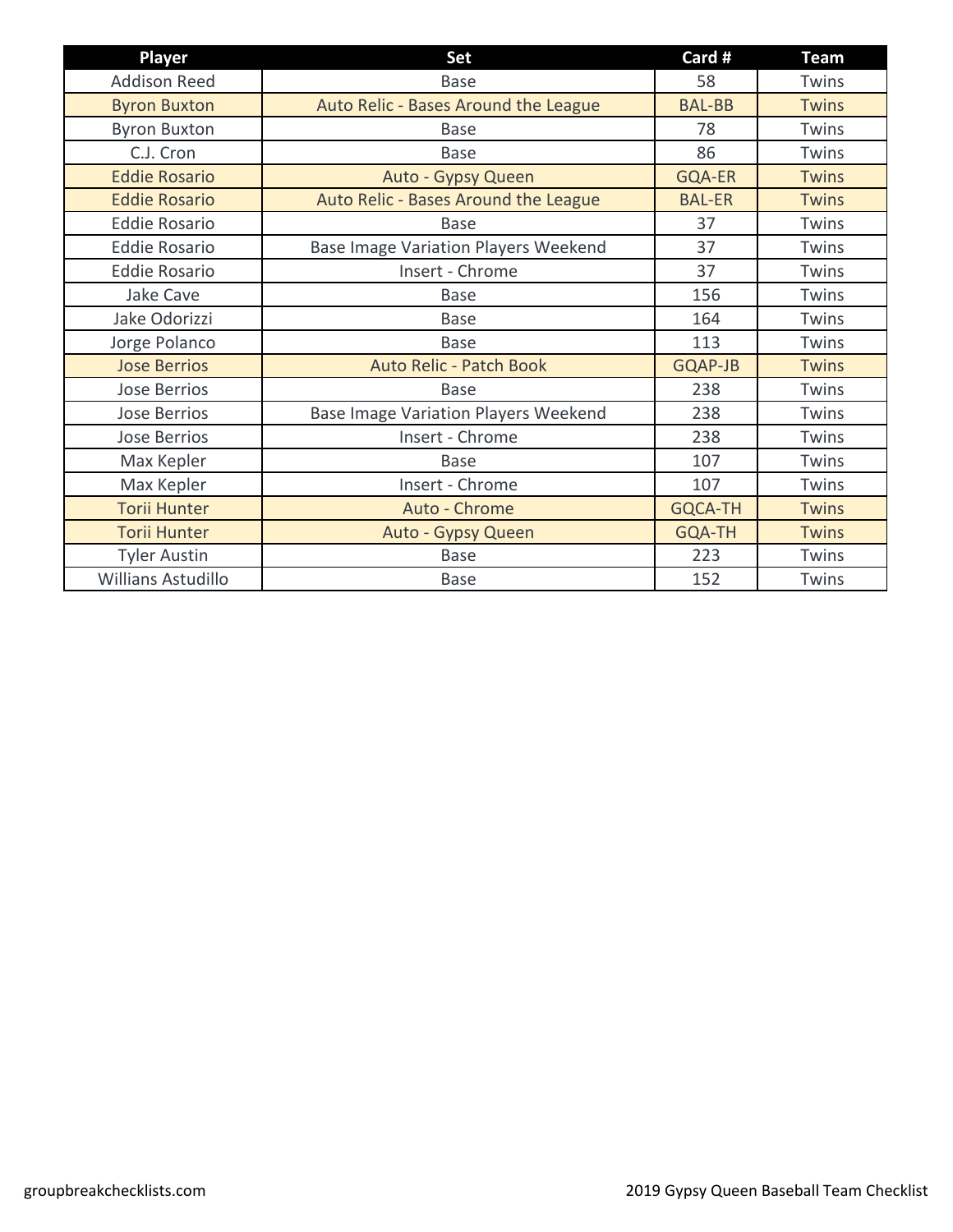| <b>Player</b>         | Set                                             | Card #         | <b>Team</b>      |
|-----------------------|-------------------------------------------------|----------------|------------------|
| Avisail Garcia        | <b>Base</b>                                     | 39             | White Sox        |
| Carlos Rodon          | Base                                            | 154            | White Sox        |
| Daniel Palka          | <b>Base</b>                                     | 123            | White Sox        |
| <b>Frank Thomas</b>   | <b>Auto Relic - Patch Book</b>                  | <b>GQAP-FT</b> | <b>White Sox</b> |
| <b>Frank Thomas</b>   | Relic - Power Performers Portrait Art Originals | GQPP-FT        | <b>White Sox</b> |
| James McCann          | <b>Base</b>                                     | 239            | White Sox        |
| Jose Abreu            | <b>Base</b>                                     | 288            | White Sox        |
| Jose Abreu            | Insert - Chrome                                 | 288            | White Sox        |
| Matt Davidson         | <b>Base</b>                                     | 21             | White Sox        |
| Michael Kopech        | Auto - Gypsy Queen                              | <b>GQA-MK</b>  | <b>White Sox</b> |
| <b>Michael Kopech</b> | Auto - Rookie Auto Mini                         | <b>MRA-MK</b>  | <b>White Sox</b> |
| Michael Kopech        | <b>Base</b>                                     | 130            | White Sox        |
| Michael Kopech        | Insert - Chrome                                 | 130            | White Sox        |
| Reynaldo Lopez        | <b>Base</b>                                     | 294            | White Sox        |
| <b>Tim Anderson</b>   | Base                                            | 125            | White Sox        |
| Yoan Moncada          | <b>Base</b>                                     | 196            | White Sox        |
| Yoan Moncada          | Base Variation 4th of July                      | 196            | White Sox        |
| Yoan Moncada          | Insert - Chrome                                 | 196            | White Sox        |
| Yolmer Sanchez        | <b>Base</b>                                     | 134            | White Sox        |